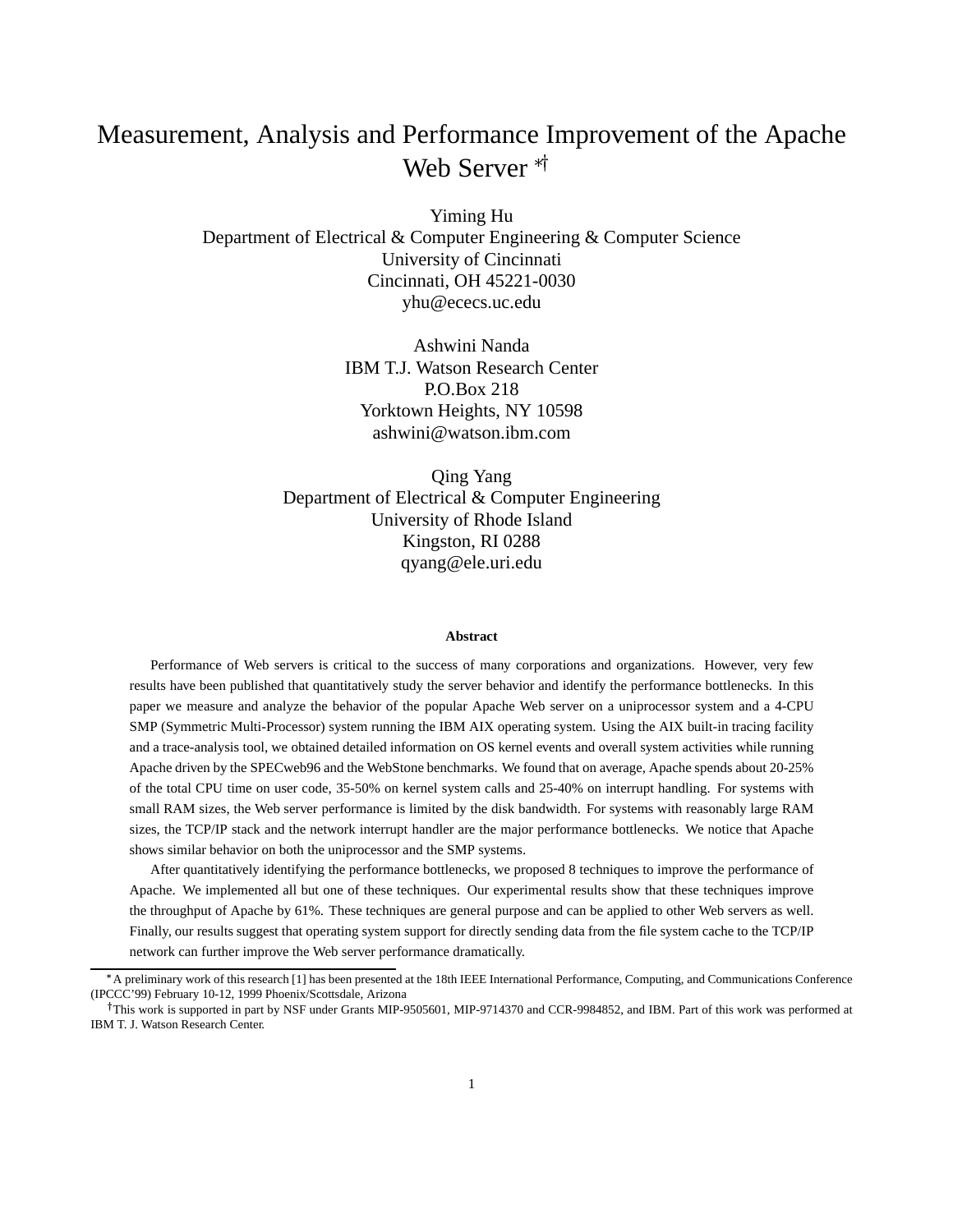## **1 Introduction**

With the explosive growth of the World Wide Web (WWW), more and more corporations and organizations are depending on high performance Web servers for the success of their business. The high demand of Web requests often stresses or even saturates systems that have very large capabilities. For example, during the first chess match between IBM "Deep Blue" SP2 supercomputer and world Chess champion Gary Kasparov, IBM Web site registered over 5 million hits during the first game and more requests for the following games. IBM had to use 9 SP2 nodes to act as Web servers to handle the heavy Web traffic [2]. According to CNN, NASA Pathfinder Web site topped 100 million hits for the first 3 days after the Pathfinder spaceship landed on Mars. NASA had to set up 20 mirror sites around the world to keep up with the traffic demand. During the election night in November 1996, CNN's Web site recorded 50 million hits.

There are three ways for a Web site to handle high traffic, namely *replication(mirroring), distributed caching, and improving server performance*. Replication is simply distributing the same Web server information to multiple machines that are either a cluster [3], or distributed in different locations. Since any one of the machines can serve requests independently, the load of each individual server is reduced. Distributed caching includes client-side caching [4], proxy caching [5, 6, 7, 8] or dedicated cache servers [9, 10, 11] . These approaches transparently cache remote documents on local storages or a cache machine that is close to the clients, thereby reducing the traffic seen by the original server. Finally, improving server performance includes using more powerful hardware such as a SMP (Symmetric Multi-Processor) system, using better Web server software techniques such as pre-forking process pools [12], as well as using high-bandwidth network connections.

Considerable effort has been invested in studying replication and distributed caching. Many interesting and effective approaches have been proposed and implemented. On the other hand, less attention has been paid to improve the Web server performance. Some software techniques, such as avoiding Unix  $fork$  overhead [12] and caching in main memories [13] are suggested and used. Protocol improvements such as Keep-alive and HTTP-NG [14, 12] are also suggested or implemented. Other than these, there are very few published results addressing the issue of quantitatively characterizing the behavior of Web servers and improving their performance. Improving Web server performance is important, however. Even with replication and caching, a significant number of requests may still hit the original Web server for a busy Web site. In addition, more and more Web pages are dynamically generated, which can not be cached and must be fetched from the original servers. Finally, the replication servers and the cache servers often use the same or similar techniques as the original Web servers, thus they may also benefit from improvements to Web servers in general. Improving Web server performance and reducing the Web server overhead are also important for many low-traffic Web sites such as most university department web sites. The Web servers of these sites often run on time-sharing machines that also provide other services such as file servers or computation servers. Reducing the Web server overhead means other services can have more CPU times and other system resources.

To improve Web server performance, it is important to quantitatively identify the performance bottlenecks. In this paper, we measure and analyze the behavior of the Apache Web server running on several different hardware platforms. We show that Apache spends more than 75-80% of its CPU time on OS kernels. We will also give detailed measurement results on where the kernel time is spent. Based on our performance analyses, we present 8 techniques to improve the performance of the Apache server. Together, these techniques increase the throughput of Apache by more than 61% under the SPECweb96 workload.

The rest of this paper is organized as follows. Section 2 briefly introduces the Apache Web server, the SPECweb96 and the WebStone benchmarks. Section 3 outlines our experimental environments. The measurement results and analysis are presented in Section 4. Section 5 proposes several performance enhancement techniques. The results of these techniques are discussed in Section 6. We discuss related work in Section 7 and conclude the paper in Section 8.

## **2 Apache, SPECweb96 and WebStone**

#### **2.1 The Apache Web Server**

Apache [15] is a freely available, UNIX-based Web server developed by a team of volunteers. It was originally based on code and ideas found in NCSA httpd 1.3, but has been completely rewritten since then. We choose Apache as the base of our experimental system for the following three reasons. First, Apache is the most popular Web server running today, accounting for more than 48% of all Web domains on the Internet [15]. Second, Apache is a fully featured, high performance Web server, superior than many other UNIX-based Web servers in terms of functionality, efficiency and speed. Third, the source code of Apache is available, enabling us to make changes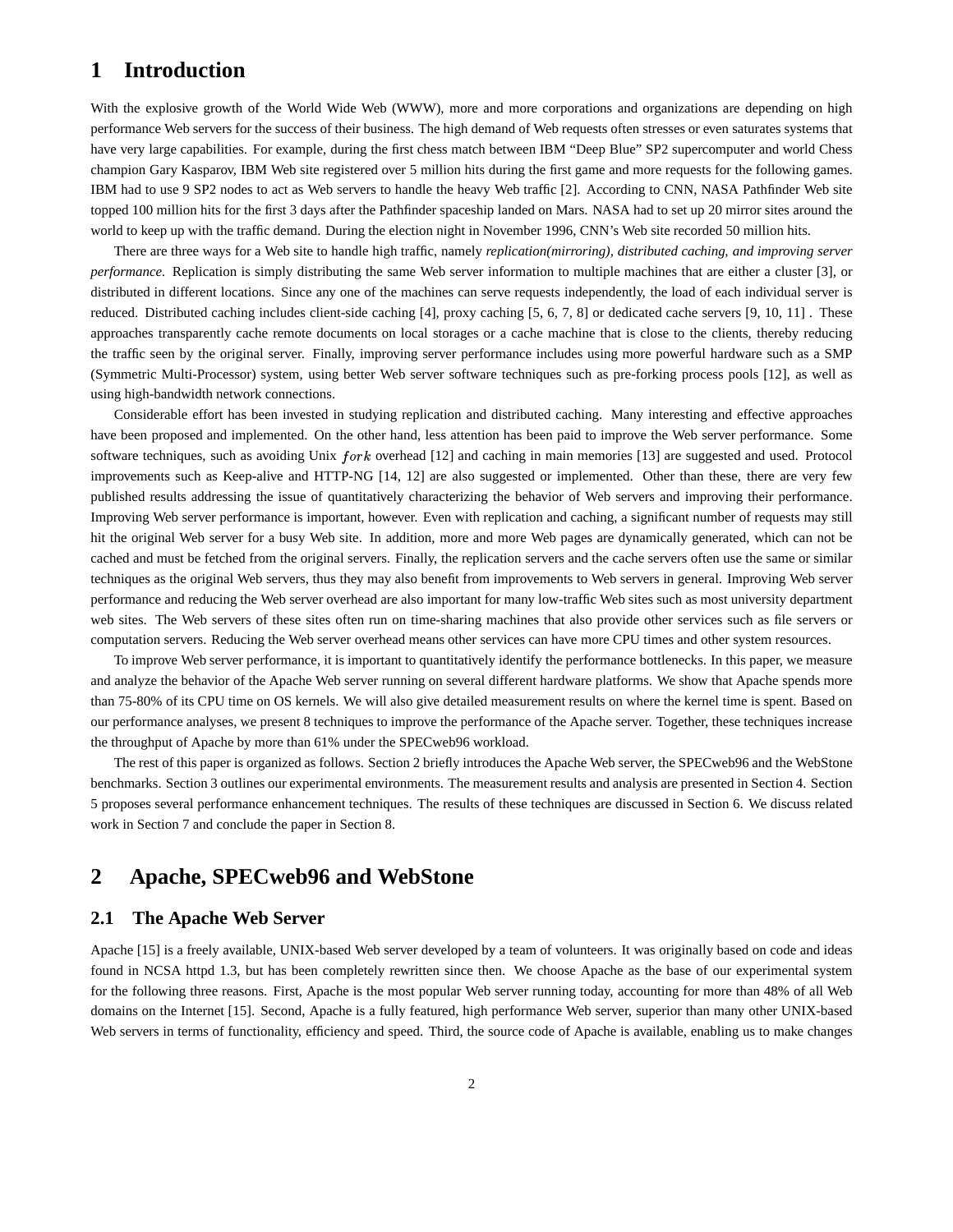| Expected         | <b>Total File</b> |  |
|------------------|-------------------|--|
| Throughput (Ops) | Set Size (MB)     |  |
| 1                | 22                |  |
| 2                | 31                |  |
| 5                | 49                |  |
| 10               | 69                |  |
| 20               | 98                |  |
| 50               | 154               |  |
| 100              | 218               |  |
| 200<br>309       |                   |  |
| 500              | 488               |  |
| 1000             | 690               |  |

Table 1: Throughput vs. File Set Size

to the code to improve its performance.

Apache is a multi-processed program. When Apache starts, the main process forks into several child processes that are responsible for handling incoming HTTP requests. Each child process listens to one or several specific TCP ports (normally port 80). When a HTTP request comes in, one child gets the request. This child process reads the request, parses the URL (Uniform Resource Locator), finds the file name corresponding to the URL, checks the file states, performs security checking, opens the file, reads its content, and finally sends the content to the client. The child process then logs the request information to a log file, and listens to the next request.

#### **2.2 The SPECweb96 Benchmark**

SPECweb96 was developed by the Standard Performance Evaluation Corporation (SPEC). It is the first standardized benchmark for measuring the performance of Web servers.

SPECweb96 consists of two parts: a *file set generator* and a *workload generator*. Before testing a Web server, the file set generator must be run in the server machine to populate a test file set consisting of many files of different sizes. The workload generator then runs on one or several computers connected to the Web server machine being tested via a TCP/IP network. It simulates Web clients by sending HTTP "GET" commands to the Web server, requesting for files in the test file set. The workload generator measures the response time of the Web server, and increases the request rate until the server can not handle them. The maximum HTTP request rate that the Web server can handle is the SPECweb96 value.

An important feature of SPECweb96 is that the total size of the file set scales with the expected throughput of the server. This is because SPEC believes that a higher-end server should not only provide faster services but also serve more files (Web pages) than a smaller server can. Table 1 shows the relationship between the expected throughput and the total file set sizes defined by SPECweb96.

Many studies indicate that small files are accessed more frequently than large files in most real world Web servers [16, 17, 18]. Similarly, in SPECweb96, the data files are classified by their sizes into 4 classes, as shown in Table 2. Smaller classes are accessed more frequently by the workload generator than larger classes are. The file sizes and access frequencies are based upon analysis of logs from several popular servers, including NCSA's site, the home pages for Hewlett-Packard and HAL Computer.

In the SPECweb96 file set, Class 3 files account for 90% of the total file set size. However their chances of being accessed are only about 1%. The remaining files account for only 10% of the total file set size, yet receiving 99% of total accesses. This leads to an important conclusion. That is, a relatively small amount of RAM can be used to cache the file set and eliminate most disk accesses [19]. For example, a 4-way SMP system can typically achieve a SPECweb96 number of 2000, corresponding to a file set of 1 GB. Only 100 MB of RAM is required to cache the file set to achieve a document hit ratio of 99%, or a byte hit ratio of about 60%. In fact, most high performance server systems nowadays have memory sizes of hundreds megabytes or even several gigabytes, as demonstrated by SPECweb96 reports[19]. These systems effectively cache almost all files in RAM. As a result, for such systems, disk activities have little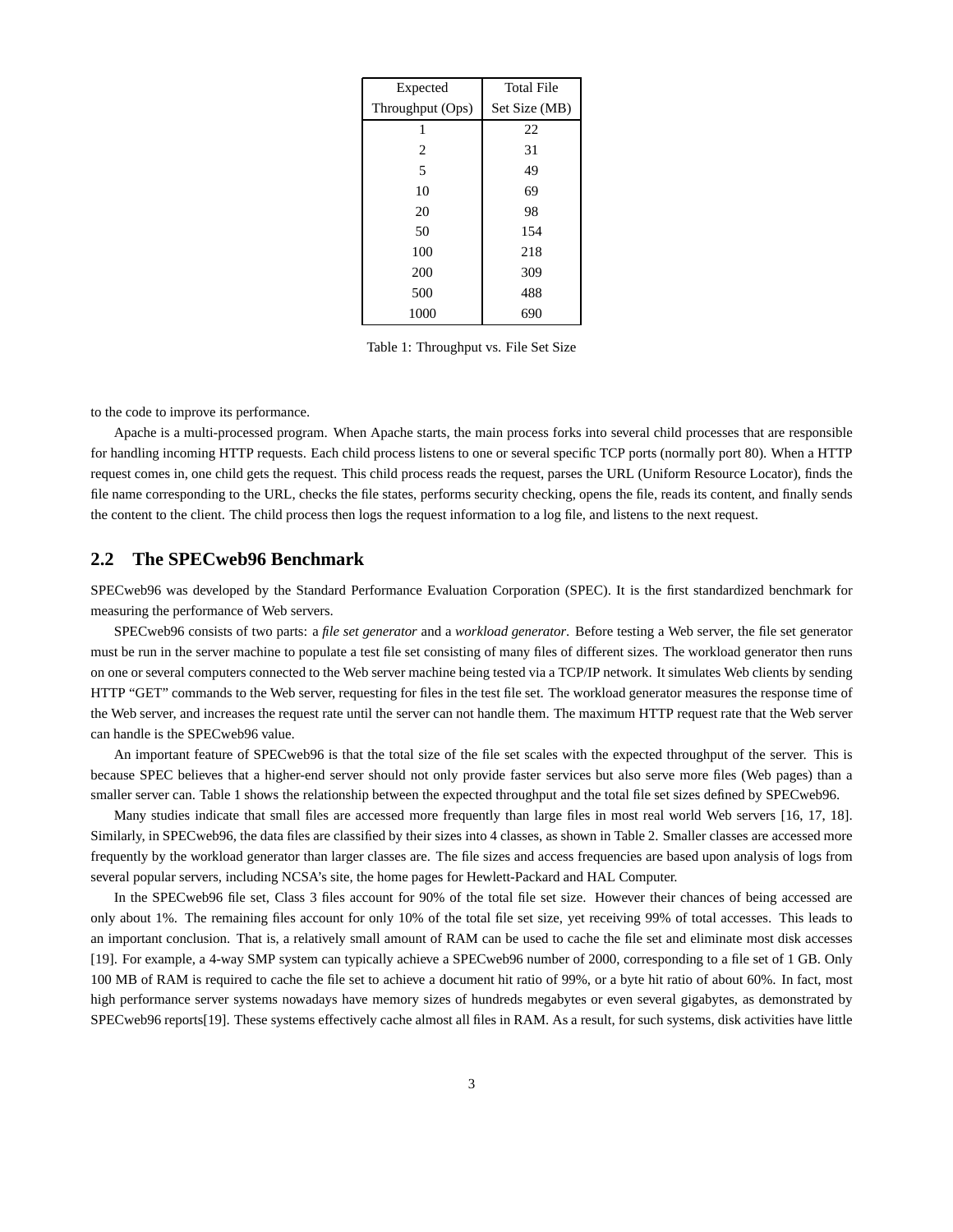| Classes            | File Sizes     | Access Frequencies |  |
|--------------------|----------------|--------------------|--|
| Class 0            | $0-1KB$        | 35%                |  |
| Class 1            | $1KB - 10KB$   | 50%                |  |
| Class 2            | $10KB - 100KB$ | 14%                |  |
| Class <sub>3</sub> | $100KB - 1MB$  | 1%                 |  |

Table 2: File Sizes per Class and Frequency of Access

effect on the overall server performance.

### **2.3 The WebStone Benchmark**

SPECweb96 is a standardized benchmark that generates relatively realistic Web workloads for evaluating the overall system performance. It mixes 4 different classes of files in a way close to the access patterns observed in real world Web servers. However, researchers often need to change the characteristics of the workload, such as the request sizes, to identify the server performance bottleneck under a specific condition. SPECweb96 does not allow users to change the workload. Therefore, when we need to study the behavior of Apache under different request sizes, we will use the WebStone benchmark developed by SGI [20], which gives users almost complete control over the workload characteristics, including the request sizes and mixtures.

One problem of WebStone is that its default file generator populates the server with only 32 files. If we use these files as the server file set, the server will transfer a very small number of files over and over again. This may generate misleading results, since the small number of files will always stay in the file cache and the CPU cache. Fortunately, WebStone allows using any data files. We choose the same SPECweb96 data files, which is large enough (several hundreds megabytes), as the Server data file. We setup WebStone to selectively request the SPECweb96 files on a specific size range.

### **3 Experimental Environments**

We studied the behavior of the Apache server on both a uniprocessor system and a SMP multiprocessor system. The uniprocessor experimental system consists of a IBM RS/6000 system as the server and two Pentium PC systems as clients, as shown in Table 3. Each client machine has a dedicated 100 Mbps Ethernet connection to the server. The SMP experimental system consists of two state-of-theart IBM 4-Way SMP machines, one as the server and the other as a client, connected through two dedicated 100 Mbps Ethernets. Its configuration is listed in Table 4.

We use the AIX built-in trace facility to capture the system activities while Apache is running. The trace facility records kernel events with an extremely fine granularity of details [21]. The collected trace data is post-processed by the UTLD 1.2 program [22] developed by IBM RISC System/6000 Division. UTLD analyzes the trace file and generates a detailed system utilization report including the CPU utilization, locking time, interrupt handling time, as well as CPU times of individual system calls. For better measurement accuracy, we repeat each measurement 3 times and average the results.

The two server systems used by this study have large RAM sizes. To study the behavior of Web servers under smaller RAM sizes, we run the AIX rmss (Reduced-Memory System Simulator) command [23] to simulate systems with different sizes of real memories that are smaller than the actual memory size, without having to extract and replace memory boards.

We use Apache 1.2.0 during the experiment. Apache is compiled with the IBM C set++ C compiler, using the -O2 optimization flag. All results are obtained with the Apache request logging turned on, unless otherwise specified. The "HostnameLookups" option for logging is also turned on because this is the default setting of Apache 1.2.0.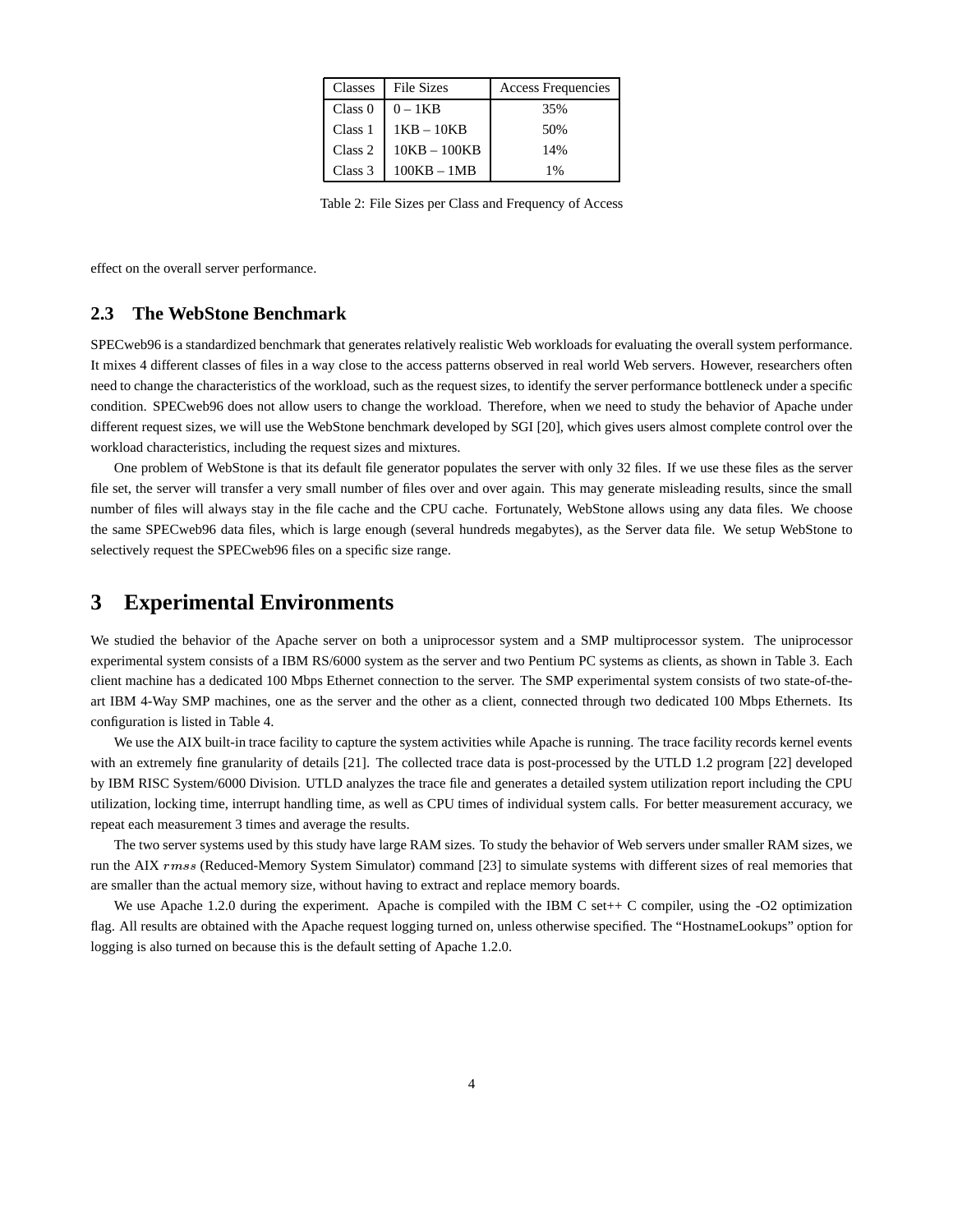|                 | Model                      | 43P-140          |  |
|-----------------|----------------------------|------------------|--|
| Server          | Number of CPUs             |                  |  |
| Machine         | CPU Type                   | 200 MHz PPC 604e |  |
| $(1$ RS/6000)   | <b>RAM Size</b>            | 128 MB           |  |
|                 | Disk Space                 | $2 \times 2$ GB  |  |
|                 | OS                         | AIX 4.2.1        |  |
|                 | Model                      | Pentium PC       |  |
| Client          | Number of CPU <sub>s</sub> |                  |  |
| Machines        | CPU Type                   | 133 MHz Pentium  |  |
| (2 Pentium PCs) | <b>RAM Size</b>            | 32 MB            |  |
|                 | Disk Space                 | $2$ GB           |  |
|                 | OS                         | Linux $2.0.30$   |  |
| <b>Network</b>  | 2 x 100 Mbps Ethernet      |                  |  |

Table 3: Uniprocessor Test System Configuration

|                | Model                      | RS/6000 7025 F50 |  |
|----------------|----------------------------|------------------|--|
| Server         | Number of CPUs             | 4                |  |
| Machine        | CPU Type                   | 166 MHz PPC 604e |  |
| $(1$ SMP)      | <b>RAM Size</b>            | $2$ GB           |  |
|                | Disk Space                 | 8 x 4.5 GB       |  |
|                | OS                         | AYX4.2.1         |  |
|                | Model                      | RS/6000 7025 F50 |  |
| Client         | Number of CPU <sub>s</sub> | 4                |  |
| Machine        | CPU Type                   | 166 MHz PPC 604e |  |
| $(1$ SMP)      | RAM Size                   | 720 MB           |  |
|                | Disk Space                 | 8 x 4.5 GB       |  |
|                | OS                         | AYX4.2.1         |  |
| <b>Network</b> | 2 x 100 Mbps Ethernet      |                  |  |

Table 4: Multiprocessor Test System Configuration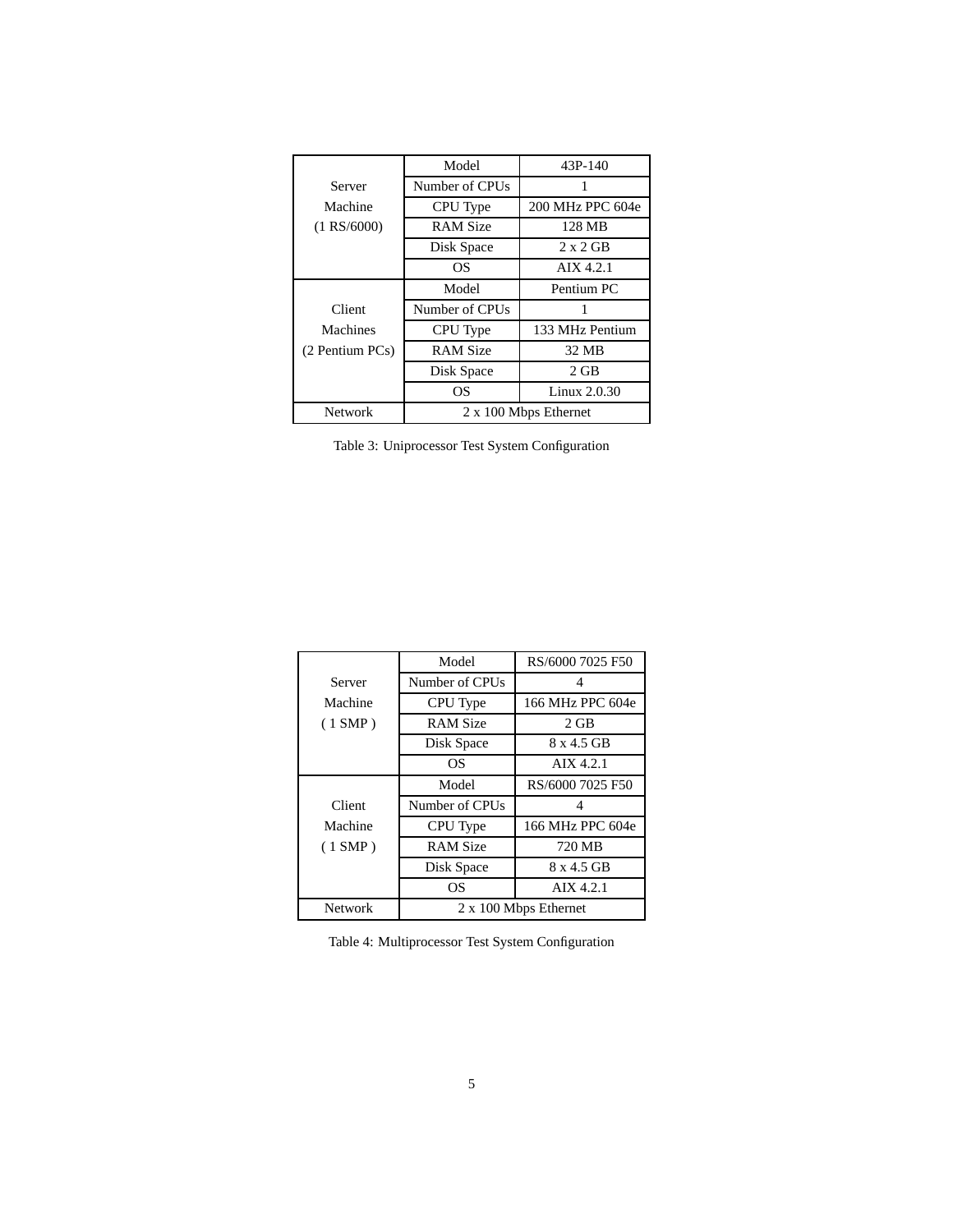## **4 Measurement Results**

#### **4.1 Effects of System RAM sizes**

In our first experiment, we run Apache on the uniprocessor system with different RAM sizes. Using rmss, we set the usable system RAM sizes to 16, 32, 64 and 128 MB, and run the SPECweb96 benchmark to drive the Web server. Figure 1 shows the achieved SPECweb96 throughput (the number of HTTP requests per second) as well as the network bandwidth (the number of bytes transfered per second), both differ dramatically under different system RAM sizes.



Figure 1: Apache SPECweb96 Performance



Figure 2: Apache CPU Utilization

Our analysis indicates that the performance differences are mainly caused by the effect of disk caching. For the workload range we considered, SPECweb96 touches about 100-380 MB of file data during a typical test run. When the RAM size is small, such as in the cases of 16 and 32 MB, the system RAM is used up mainly by the program code and data pages. As a result, most files can not be cached in the RAM and must be fetched from the disk. In fact, we observed that in such cases the disk is 100% busy most of time, meaning that to get the data for the next Web request, the CPU must wait until all current disk requests in the disk queue finish. In other words, the Web server performance at low system RAM sizes is limited by the disk bandwidth. This can be further demonstrated by Figure 2, which shows the CPU utilization (the proportion of time that the CPU is busy). For the system with 16 MB of RAM, the CPU does useful work for less than 20% of time. For the rest of the time the CPU simply waits for disk I/Os. On the other hand, the CPU is almost 100% busy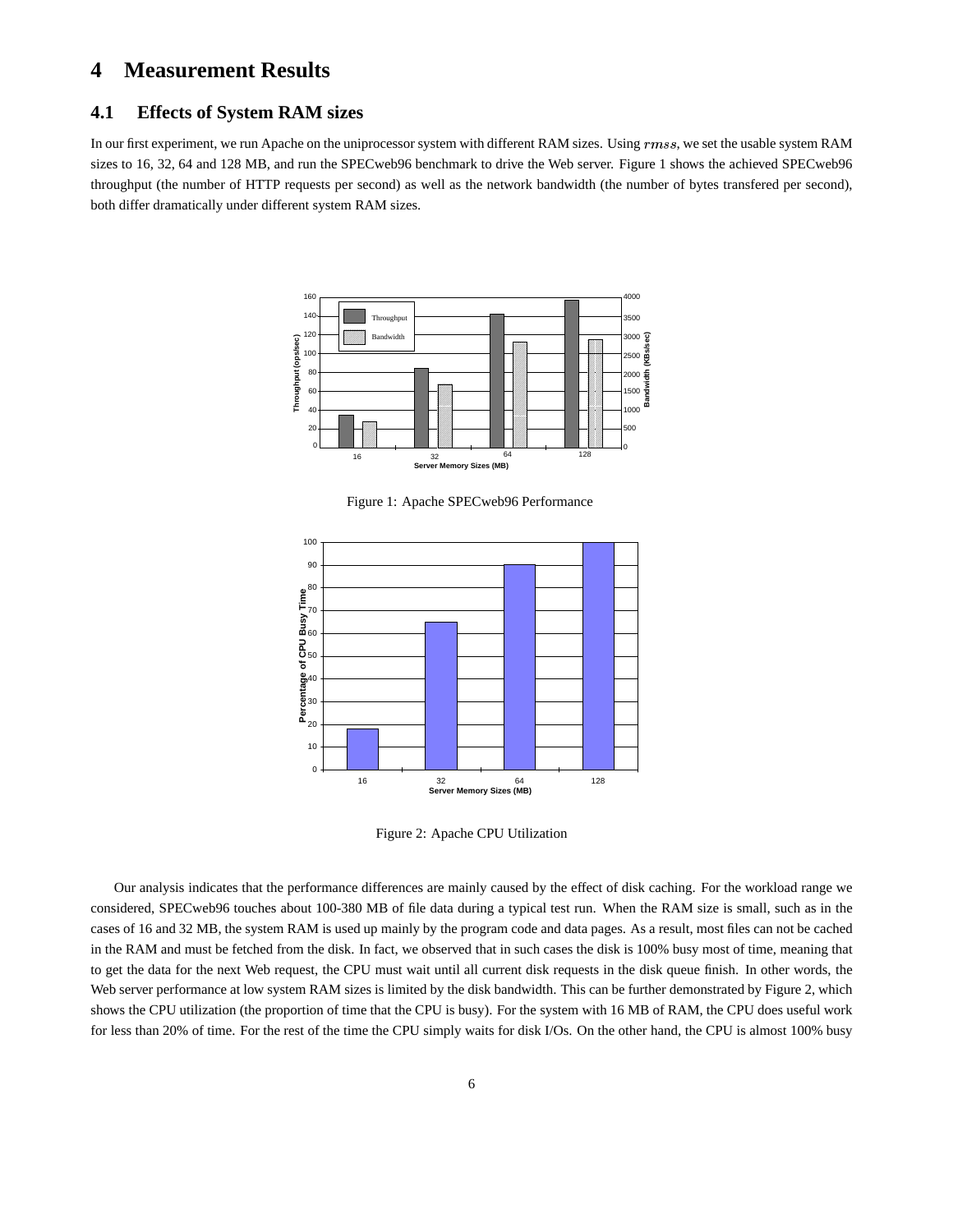for the system with 128 MB of RAM.



Figure 3: Apache CPU busy-time breakdown

We also traced the system activities and obtained detailed timing information of the system. Figure 3 shows the CPU activities as percentages of the total CPU busy time. In general, Apache spends only about 20-25% of its CPU time on the user code. On the other hand, it spends almost 35-50% of its CPU time on kernel system calls, which includes the "file system", the "network" and the "other syscalls" portions as shown in Figure  $3<sup>1</sup>$ . The remaining 25-40% of the CPU time is for handling first level interrupts including I/O interrupts (Ethernet and disk interrupts), page faults and other interrupts(clock interrupts, etc.). The interrupt handlers belong to the bottom half of the OS kernel [24]. Technically they are not parts of the Web server processes. However, they provide necessary services for the Web server and consume a very significant portion of the CPU time.

As pointed out before, the Web server performance is limited by the disk bandwidth for small system RAM sizes. There is perhaps little that one can do to improve the server performance under small RAM sizes, except for using fast disk systems or adjusting the disk caching algorithms. On the contrary, the Web server performance on a system with a large RAM size is mainly limited by its CPU performance, since our profiling data show that the CPU is saturated. If we can identify the performance bottlenecks and remove them to reduce their CPU time requirements, we can improve the server performance. In the following discussions we will concentrate on studying the behavior of Web servers on systems with large RAM sizes. All following results for the uniprocessor system are obtained with 128 MB of RAM. For the SMP system, all results are measured under the default setup of 2 GB of RAM.

Figure 4 gives detailed CPU time breakdown for Apache running on the uniprocessor system with 128 MB of RAM. It clearly shows that the TCP/IP stack and the low level network handling consume the majority of the CPU resource. The code directly involved with TCP/IP (the dark sectors on the bottom, including the *Ethernet Driver*, the write <sup>2</sup>, select and other TCP/IP system calls) takes 29% of the total CPU time. The first level interrupt handlers (the light sectors on right, including *I/O Interrupt, data page fault* and *other interrupts* ) also use a significant amount (24%) of CPU time. Among them, the *I/O Interrupt* portion is mainly for handling Ethernet interrupts. Since most disk files are cached in RAM, there are very few disk activities observed. The TCP/IP and the Ethernet interrupt handlers together take 43% of the total CPU time, which is the main performance bottleneck. File system operations (the light sectors on the left, including the read, open, stat and other system calls) use 17% of the CPU time, which is very wasteful because more than 99% of the active data files can be cached in the system RAM. The user code uses about 23% of total CPU time. Finally, the "incinterval" system call that is mainly used by the  $alarm$  and other timer functions uses 3% of the processing time. All other miscellaneous syscalls, which include signal handling and system calls such as  $getpid$  and  $exit$ , take only about 2% of the total CPU time together.

 $1$ We include the Ethernet and disk drivers as the TCP/IP stack and File system activities because the device drivers are closely related to the TCP/IP stack and File system. However the device drivers are actually called by Second Level Interrupt Handlers. Thus strictly speaking, they are bottom-half kernel activities and are not parts of the Web server processes.

<sup>&</sup>lt;sup>2</sup>A very small percentage of the write time is actually caused by writing the log file, which is a file system activity. Similarly, a small portion of the  $read$  time (about 10%) is caused by read requests from the network, although we classify  $read$  as a file system operation.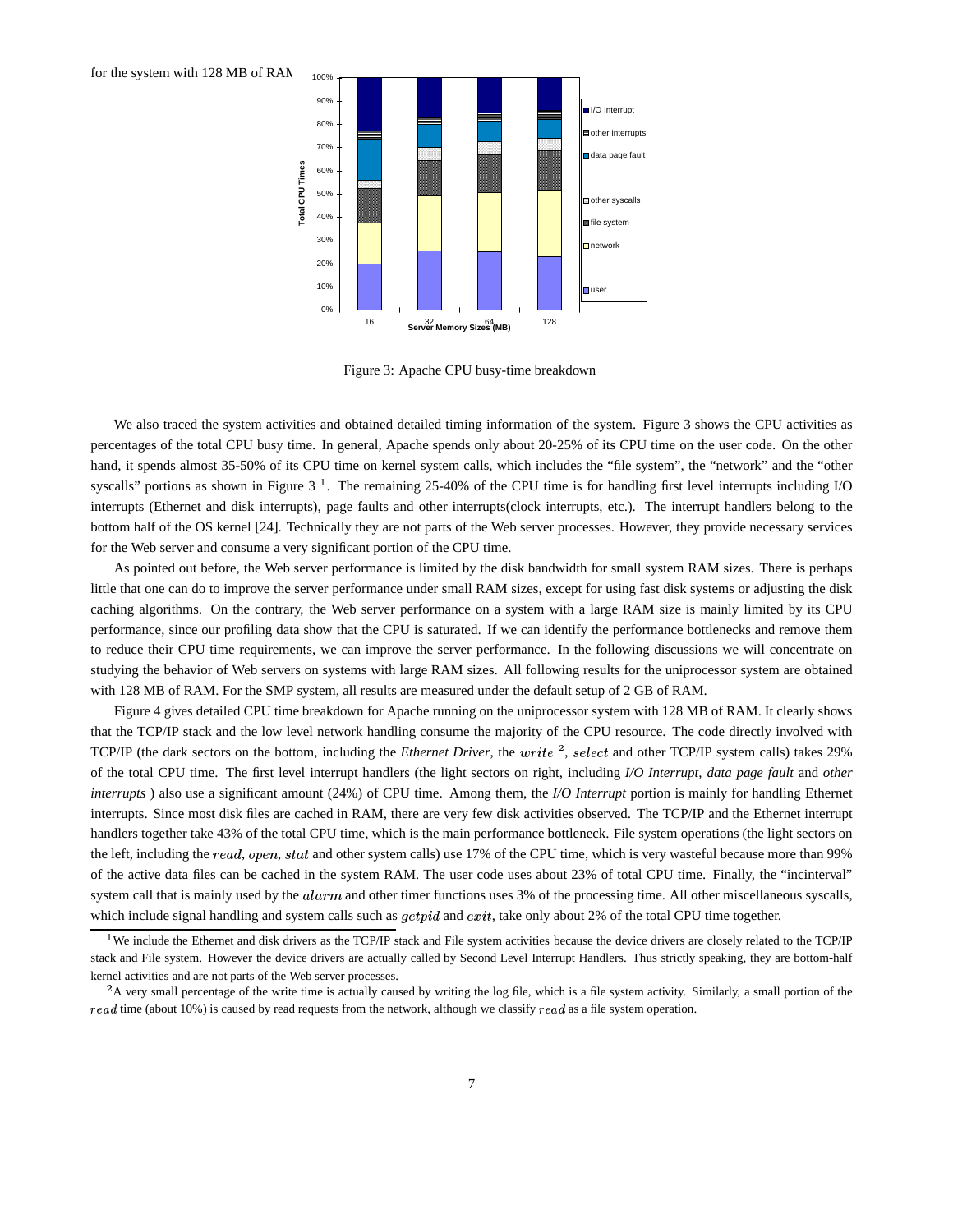#### **4.2 Context Switching Overhead**

Apache uses multiple processes to handle multiple requests concurrently. As a result, the overhead of the context switching between Apache processes is of a performance concern. To reduce the overhead, many new Web servers such as  $Zeus$  [25] now use multithreaded architectures.

To quantitatively identify the context switching overhead of Apache, we use the UTLD program to generate process dispatching reports. We found that the overhead caused by the  $dispatcher$  is a minimal  $(0.4%)$  portion of the total CPU time. While we are not able to directly measure the context switching overhead caused by cache misses, our results of running the  $lmbench$  [26] OS benchmark indicate that the context switching overhead for 20 processes that touch 4KB data each after context switching is 43 microseconds in our system. The overhead is 121 microseconds if each process touches 16 KB of data. These numbers match with the results reported by McVoy and Staelin [26]. Since on average each Apache process touches (reads and sends) several KBs of data before another context switching, we can reasonably assume that the context switching delay for Apache processes in our system is close to or less than 100 microseconds. The UTLD program has reported that the average time between dispatches of Apache processes is about 8 milliseconds, which means that the context switching overhead is around or less than 1-2% (100/8000). On the other hand, in a thread-based system, context switching to another thread may also cause many cache misses if the thread touches a large amount of data.

The main advantage of using thread is that a thread typically uses less kernel resources than a process does. The context switching overhead of threads is also lower than that of processes. This is especially true for some systems that have to flush the entire content of the cache between each process context switch. On the other hands, our measurement results show that for a PowerPC system running AIX, the dispatching and context switching overheads of Apache are already very low. This suggests that using a thread-based Web server architecture instead of a process-based approach may not always improve the server performance significantly for some platforms. While using threads can also eliminate the inter-process communication overhead caused by signals, our profiling data shows that signal handling overhead on Apache is not significant. Furthermore, a process-based application is easier to port compared to a thread-based program, because not all systems support threads. In general, we believe that the choice between multi-processes and multi-threads should mainly be a preference of programming style, rather than a major performance consideration.



Figure 4: Detailed Apache CPU Time Breakdown (128MB)

#### **4.3 Apache on a SMP system**

We have also run Apache on a 4-CPU SMP system with 2 GB of RAM as a server and SPECweb96 on another SMP system as a client to generate HTTP requests. However, the SMP system running the Web server is so powerful that it can not be saturated by the clients. As a result, the CPU utilization is only about 60%. Nevertheless, our profiling data, which are shown in Figure 5, still provide many useful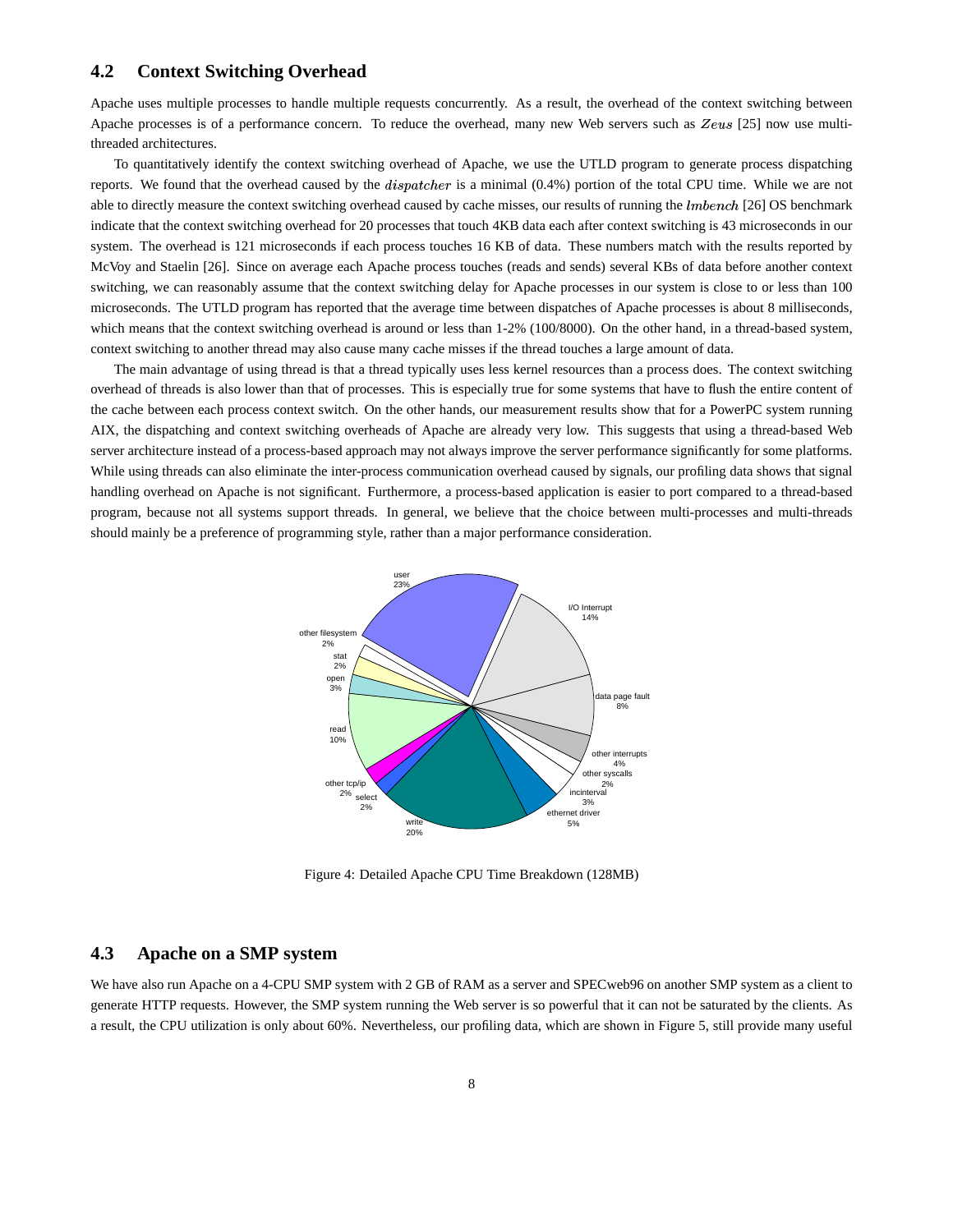insights.

Figure 5 looks very similar to Figure 4, implying that the behavior of Apache on a SMP system is very similar to that on a uniprocessor one. A noticeable difference is that the I/O interrupt time in the SMP system accounts for 25% of total CPU time, as opposite to 14% in the uniprocessor system. Since we use the same 100BaseT Ethernet cards for both the SMP and the uniprocessor systems, the difference should not be caused by the network cards themselves. Instead, we believe that it is caused by bus contention or the SMP cachecoherence protocol overhead for DMA data transfer. The data page fault overhead disappears because the SMP system has sufficient amount of memory to hold all program data and code pages as well as file data. Finally, the accept system call, which does not show up in the uniprocessor case, now consumes a noticeable portion of time.



Figure 5: Detailed Apache SMP CPU Time Breakdown

#### **4.4 Effects of Request Sizes**

SPECweb96 generates Web requests with mixed request sizes. While it gives us a balanced view on the overall system performance and behavior, it is often desirable to study the system behavior under different request sizes. The studies of ours and others [27] indicate that different request sizes stress the system in very different ways.

To study the behavior of Apache under different request sizes, we conducted another 4 groups of tests on the uniprocessor system, using the WebStone benchmark. For the reasons described in Section 2, we use SPECweb96 data files as the test file set for WebStone. The SPECweb96 files are classified according to their sizes with class 0 being the smallest sizes and class 3 the largest sizes. In each group of the tests we let the WebStone request about 100 different files from a specific SPECweb96 file class. As a results, we are able to measure the behavior and identify the problems of Apache under different file sizes.

Figure 6 summarizes the results of the Apache behavior under different request sizes. This figure clearly shows that when the request sizes are small (class 0 and class 1 files), user time dominates the total CPU time. The file system and the TCP/IP stack are relatively equally stressed. For large requests (class 2 and class 3 files), Apache spends most of its time on the TCP/IP stack.

The detailed CPU time breakdowns for different file sizes are shown in Figures 7 to 10. It is clear from the figures that, for small request sizes (class 0 and class 1), Apache user code is the main performance bottleneck, accounting for 34-36% of the total CPU time. This is because that there is a fixed amount of overhead, such as parsing the request and logging the request, involved in each request. When the request size is small, the time spent on transferring data from the file system to the network is relatively short, therefore this fixed overhead becomes a dominant portion. The large overhead suggests that there is potentially a large room of improvement on the user code of Apache. First level interrupt processing is another major overhead, consuming 19-20% of the total processing time. However, there is perhaps little one can do about this, except for using a very intelligent device that requires less CPU attention. Finally, the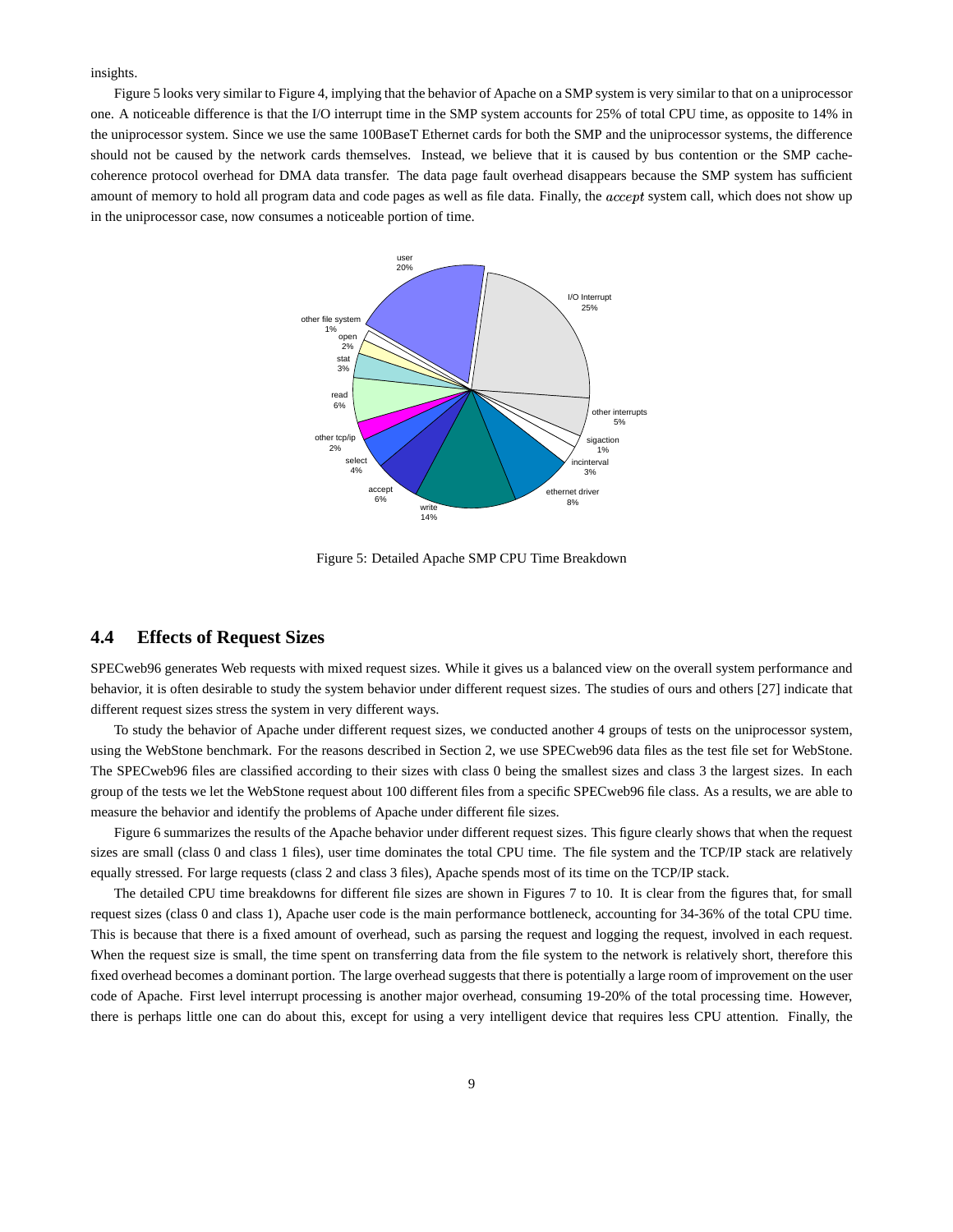

Figure 6: Apache CPU Time for different file sizes

CPU spends almost identical amounts of times on the file system and the TCP/IP stack. There are no obviously dominant system calls, implying that one can not expect a significant performance increase by eliminating one or a few system calls.



Figure 7: Detailed CPU Time Breakdown for Class 0 files

The cases for large file sizes are completely different. Because of the large request sizes, the overhead of the user code becomes a relatively small portion of the total processing time. Rather, the CPU spends most of its time on the write system call, which copies data from the user space to the kernel MBUFs (the buffer structures used by the TCP/IP stack). The total time spent on the file system is similar to the cases of small file sizes. However, now the read system call, which transfers file data from the file system cache to the user space, dominates the file system operations because of the large file sizes. The overheads caused by other file system activities, such as  $open$  and  $statx$ , become negligible.

## **5 Improving the Apache Performance**

We have shown that for the SPECweb96 workload, on a uniprocessor system Apache spends about 23% of the total CPU time on user code, 26% on interrupt handlers, 29% on TCP/IP processing and 17% on file system operations. It is difficult to reduce the overheads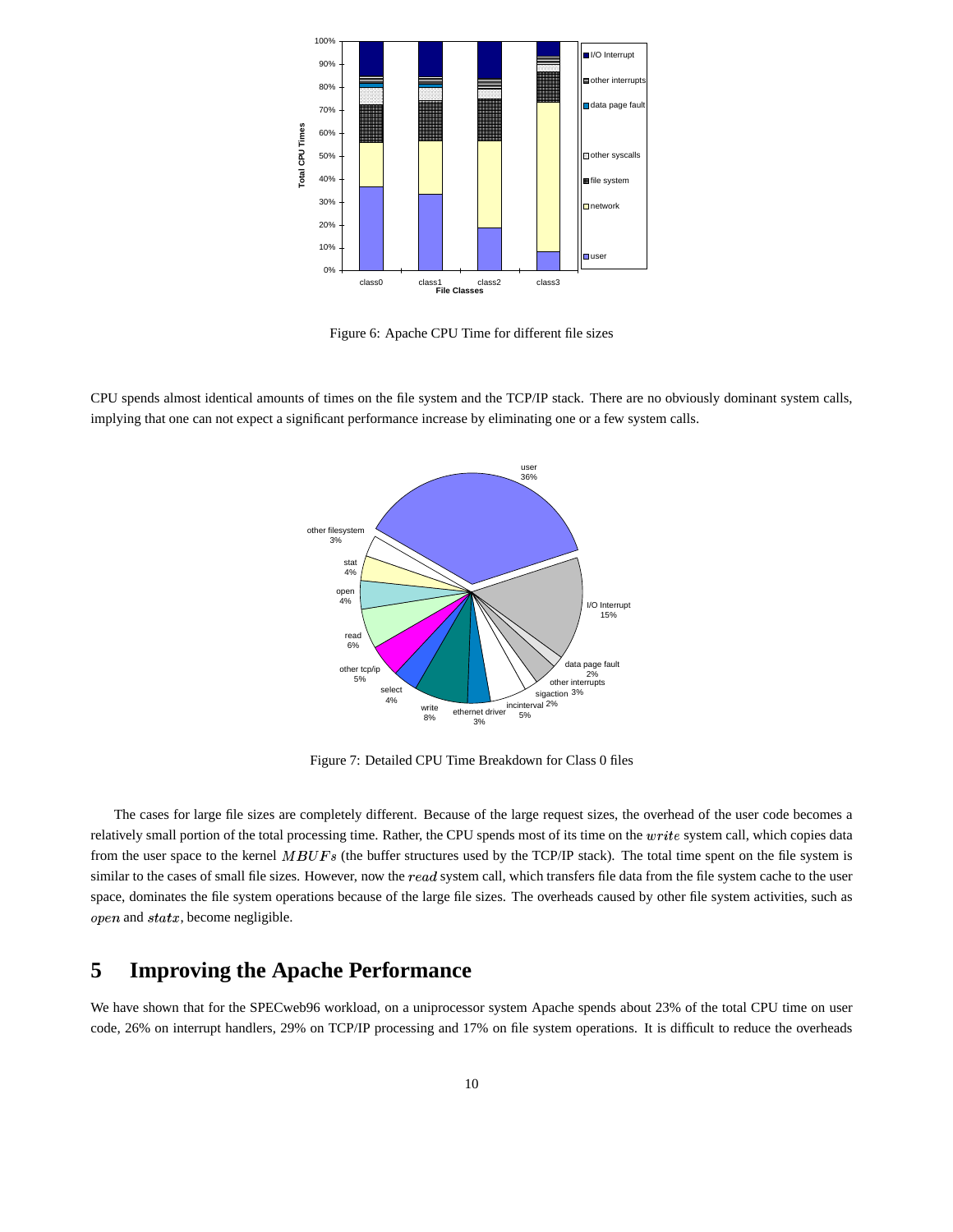

Figure 8: Detailed CPU Time Breakdown for Class 1 files

caused by TCP/IP processing and interrupt handling unless we modify the OS code or change the hardware. On the other hand, it is possible to greatly reduce the file system overhead and the user code overhead, as will be demonstrated in the remaining of this section.

### **5.1 Using the** mmap **function**

For our system with 128 MB of RAM, almost all frequently accessed file data are cached in the file system cache. However, Figures 7 to 10 clearly indicate that for all 4 different classes of files, Apache still spends a considerable amount (17-19%) of its CPU time on file system activities. The reason to this high overhead is that for almost every HTTP request, Apache has to check the file state using the  $stat$ system call, open the file and read the file data from the file system cache into the user buffer, before it can ship the data to the network.

Our first approach is to use the  $mmap$  function to eliminate the data copying between the file system cache and the user space. When Apache needs to read a file, we let the program open the file, then use the  $mmap$  function to map the data of the file into the user space. As a result, the server can send the mapped data directly to the network, avoiding the read system call altogether. When the entire file content is sent out, the file is unmapped and closed to limit the number of opened files in the system (most OSs pose a limitation on the number of files a process can open).

This approach is easy to implement. However, we found that the effectiveness of this approach is limited for the following two reasons. First, for small file sizes (class 0 and class 1 files), Figures 7 and 8 show that the read system call accounts for only 30-50% of the total file system overhead. Other file system calls that can not be eliminated by  $mmap$ , such as  $open$  and  $close$ , also have significant impacts on the server performance. Second, for each mmapped pages accessed by the Web server, the Virtual Memory system generates a page fault, even the file data are already cached in the kernel buffer. Since the file is unmapped and closed after the data are sent out, a sequence of page faults will occur again when the file is re-mapped into the user space next time. Because of the overhead of page faults, reading data from the mmapped area is about 20-100% slower than from the user memory space in most OSs, as reported by McVoy and Staelin [26]. Our own experiments also confirmed their observation. The  $lmbench$  benchmark reports that our system has a memory bandwidth of 72 MB/sec for reading data from the user space. The memory bandwidth is 59 MB/sec for reading data from mmapped areas, which is about 22% lower than the former. We will further discuss the performance impact of the  $mmap$  overhead shortly.

#### **5.2 Caching files in the User Space**

A better solution is to cache the file data in the Web server user space. A Web server can directly ship the data of cached files to the TCP/IP stack, avoiding all file system calls such as *open, read* and *close*. Moreover, as discussed above, reading data cached in the user memory space is faster than from the mmapped area, resulting in a better server performance.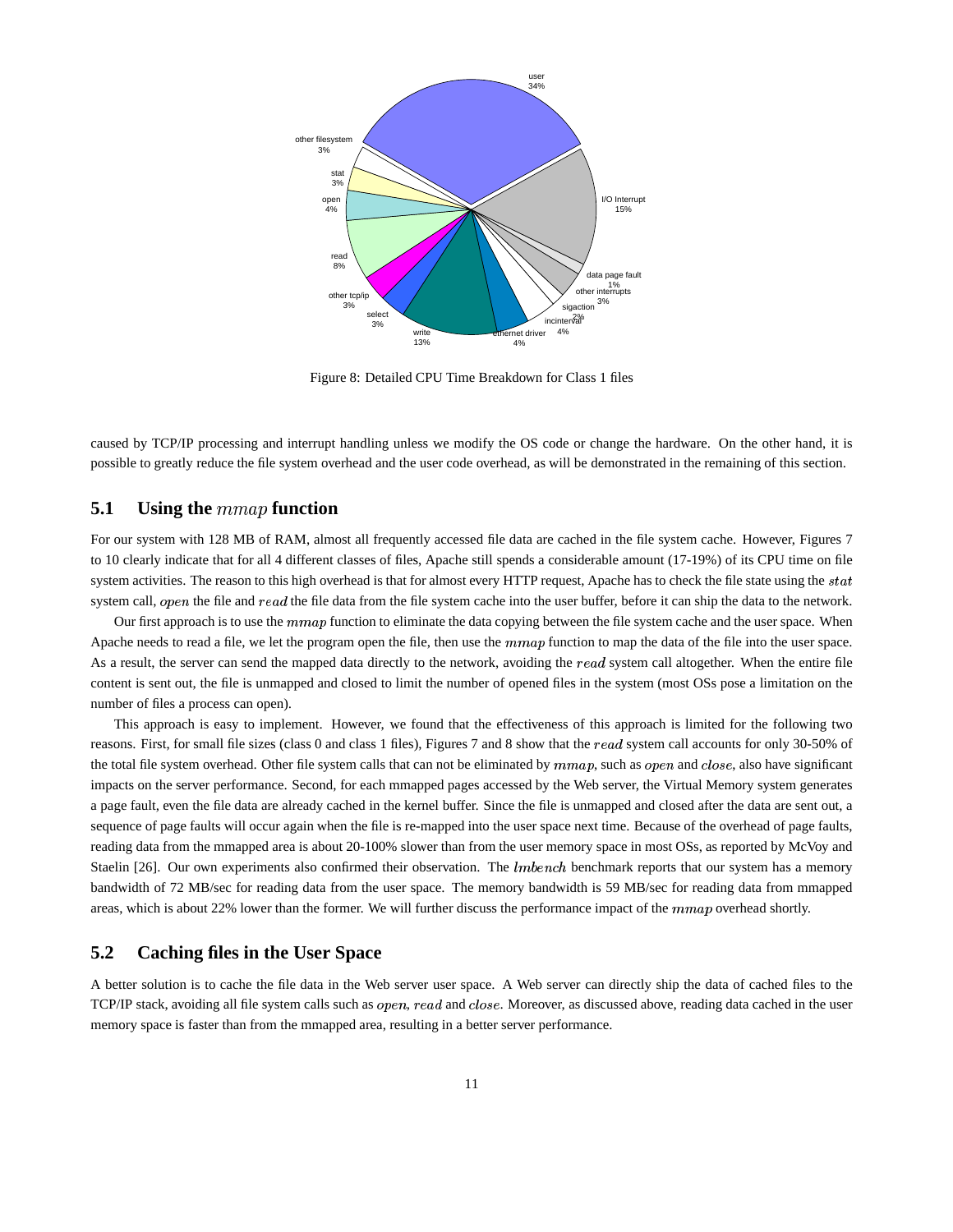

Figure 9: Detailed CPU Time Breakdown for Class 2 files

To evaluate the performance benefit of caching in the Web server user space, we conducted the following experiment. we let the WebStone repeatedly retrieve a single 1 MB file from the Apache server. Because of the large file size, the overheads caused by open and close system calls are negligible. We have already found that in our system, reading data from the user space is about 22% faster than from a mmapped area. Figure 10 shows that when transferring large files, Apache spends most of the time on the  $write$  function, which reads data from the user space or from the mmapped area and writes the data to network buffers. Therefore we expected that the server bandwidth of Apache caching data in the user space should be noticeably higher than that of Apache using  $mmap$ . We obtained an average server bandwidth of 87.24 Mb/sec by caching the file in the user space, as compared to 78.30 Mb/sec if we use  $mmap$  to fetch the file data, giving rise to almost 11% improvement.

Our profiling data also indicates that Apache frequently calls the  $stat$  system call to get the file states, such as the access permission and create-time information. For small file sizes, the  $stat$  system call accounts for about 20% of the total file system overhead. It will be beneficial to cache the file state in the Web server user space also. Since the file state information is small, the overhead for caching this information is minimal.

In the remaining of this section we present the design of a user-level cache for Apache that caches both the file data and the file states in a user memory region shared by all processes.

#### **5.2.1 Data Structures**

The data structures of the cache is shown in Figure 11. The cache is divided into two parts, namely the cache information part and the cache data part. The cache information part is used to manage the cache and stores file states. It is in a shared memory section, consisting of a *hash table* and a *Cache Node table*. The file data are stored in another shared memory area containing many buffers.

The Cache Node table is a fix size array of *Cache Nodes*. Each file in the cache has one and only one Cache Node. The total number of Cache Nodes is the maximum number of files that can be cached. We choose this static array approach because of its simplicity and efficiency. We do not have to write a memory allocator for the shared memory section to dynamically allocate data. We can set the maximum number of nodes to a very high number, say 10000, so it will not pose a severe limitation in a real world system. Since the table resides in the virtual memory space, the unused portion of the table will not be kept in the real memory so it causes almost no additional overhead.

A Cache Node contains the file name, the LastCachedTime, the Attribute and other information related to a cached file. The  $LastCacheedTime$  is for solving the cache coherency problem, which will be discussed shortly. The Attribute field stores the file attributes (states) such as the file type, ownership, create times, etc. The cache gets the information using the  $C$  stat and lstat functions. Since the file states are cached, a Web server does not have to call the operating system when it needs the information. The hash table,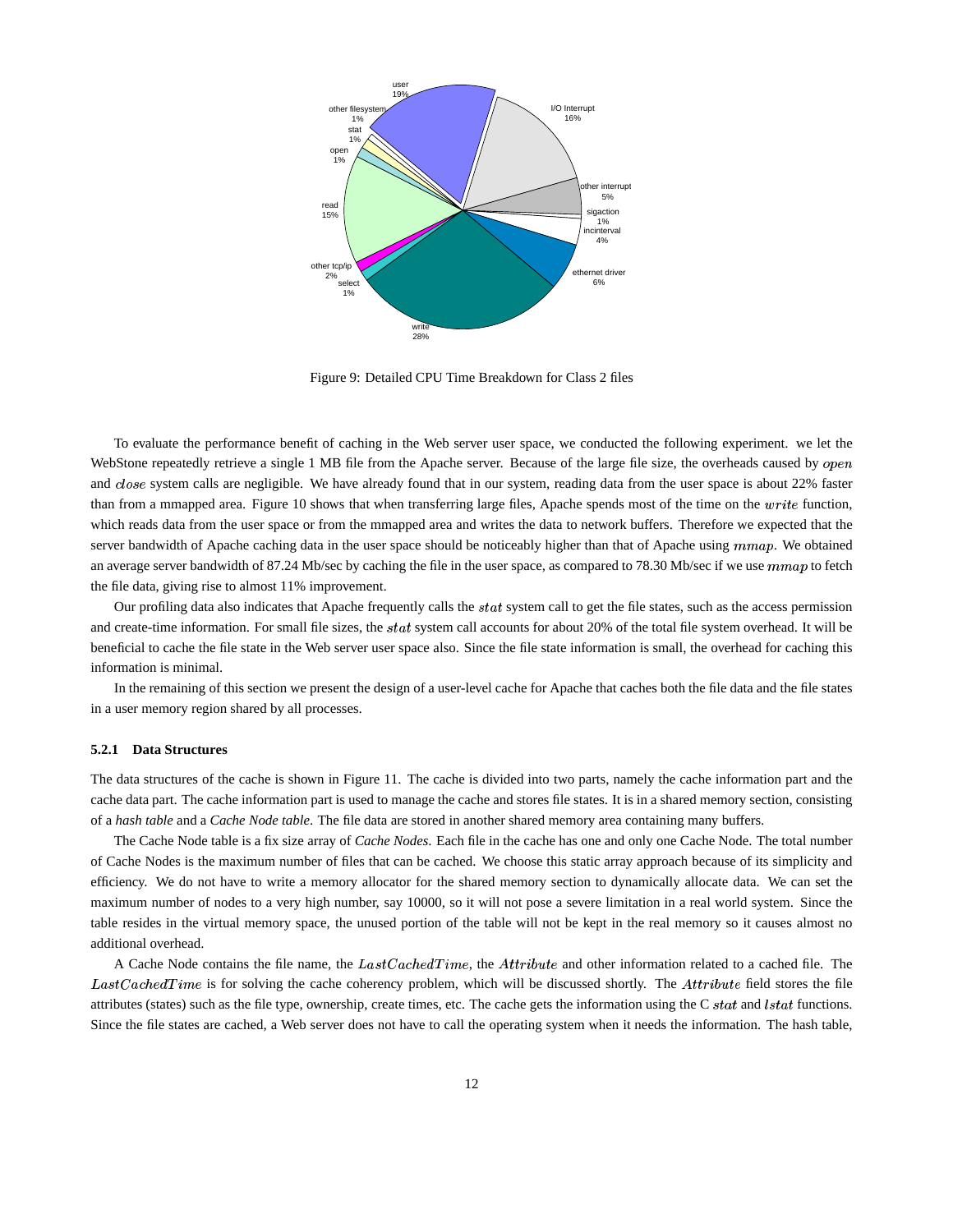

Figure 11: The data structures of the user-level cache

which is an array of pointers to Cache Nodes, is used to speed up the lookup of the cache. Each pointer in the hash table also has an associated lock to prevent two processes from modifying the hash chain at the same time.

The actual cached data is stored in another shared memory area. Each file stores its data in a buffer that is a portion of the shared memory area. The *Buffer* data entry in the Cache Node of a file points to the starting address of its buffer. Because all buffers are in the virtual memory space, we do not have to implement our own LRU algorithm. If real memory becomes limited, the virtual memory system will automatically page out the least frequently accessed pages.

Since large files are seldom accessed, to prevent a large file from flushing other cached files from the real memory and causing virtual memory thrashing, the system imposes a user-specified upper limit to the sizes of the files that can be cached. For example, a file will not be cached if its size exceeds 100 KB. We use the  $mmap$  function to speed up accesses for uncached large files. In any case, the file state is always cached, regardless of the size of the file.

#### **5.2.2 Operations**

The cache provides two operations to the Web server, namely "get file state" and "get file content". The first function returns the cached file state from a Cache Node on a cache hit, or get the information from the file system and cache it before returning on a cache miss. Its interface is similar to and can replace the Unix functions  $stat$  and  $lstat$ . The "get file content" simply returns a pointer to the file data buffer for a cache hit. On a miss the cache reads the data to a cache buffer from the file system and then returns the buffer pointer. If the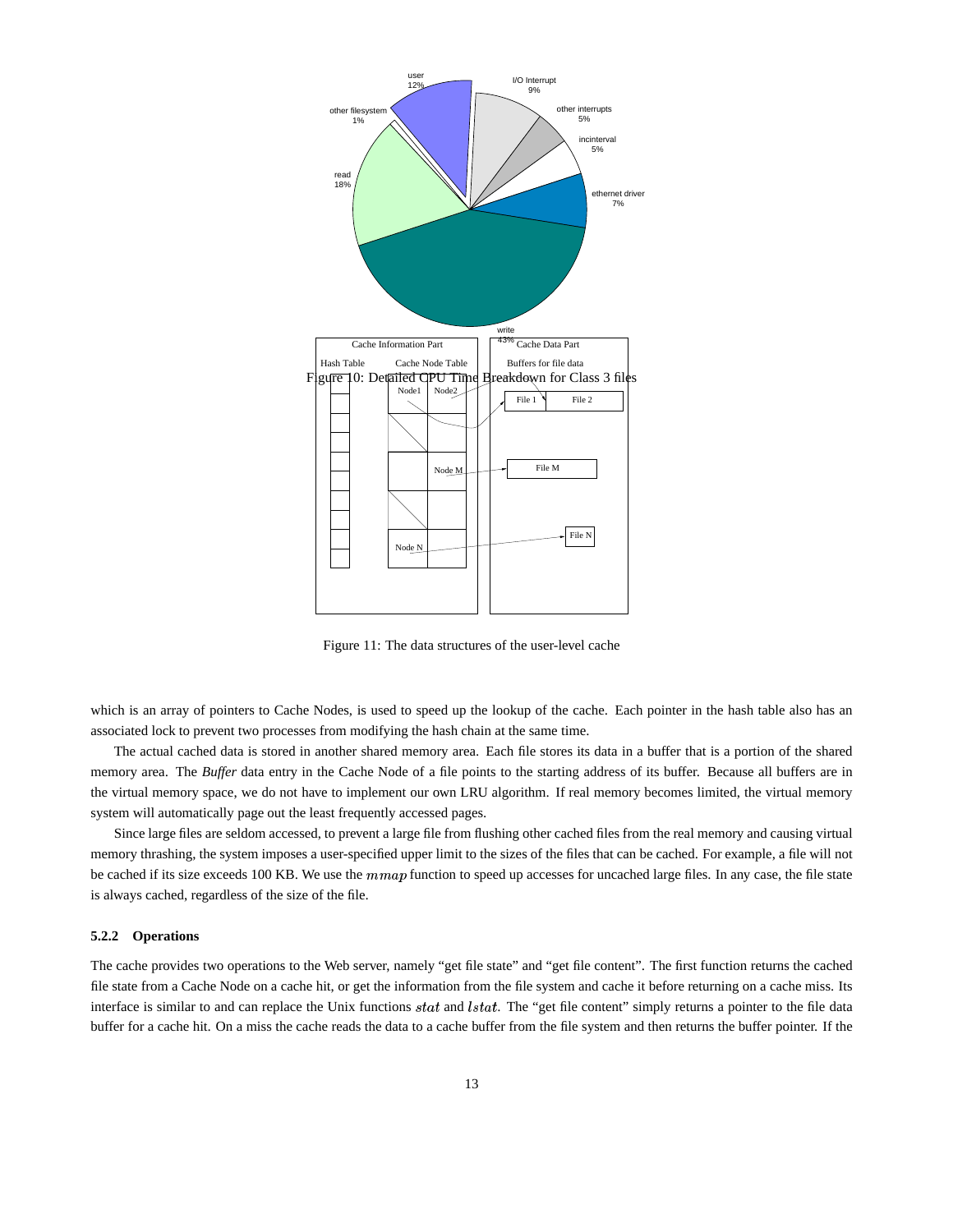file is not found or not cacheable (for example, too large), the function simply returns a NULL pointer. The Web server will then use the  $mmap$  function to get the file data, or report an error if the file does not exist.

While checking a Cache Node entry, the system also compares the current system time with the  $LastCacheedTime$  field of the Cache Node, which gives the time of the last update of the file state. If the difference between the two time values exceeds a threshold, say 60 seconds, the system reloads the file state and compares newly loaded state with the old one. If the cache finds that the file have been updated by users, the currently cached file data is discarded so that it will be reloaded from the file system later. This approach implies that there is a short period of time, say 60 seconds, during which a cached file and its disk file version might not be the same. We believe that this short time of inconsistency will not cause major problems. In case a user wants the newly modified Web page available immediately to the Web server, we provide a program to load the file into the cache immediately.

### **5.3 Speeding up Logging**

Typically a Web server logs every HTTP request into a log file. The logging information includes the client name, the request time, the requested URL, etc. During our experiments we found that the logging process of Apache is a major overhead. For example, on the uniprocessor system with 128 MB of RAM, the SPECweb96 number of Apache with logging is 158 ops/sec. Simply turning off the logging operation results in a SPECweb96 number of 194 ops/sec, which is a 22% improvement. Since logging information is very useful for many Web sites, it is desirable to reduce the logging overhead of Apache.

#### **5.3.1 Caching DNS results**

We found that the majority of overheads of logging comes from looking up the host names of clients. Apache uses the  $getnamebyaddr$ function to perform the DNS (Domain Name Service) lookup using client IP addresses as inputs. Apache calls the function for every HTTP request being logged. This is very wasteful, since users normally send out a sequence of requests to a Web server for multiple objects in a Web page (the HTML file and many small bitmap files). As a result, multiple name lookup operations are performed for the same IP address. The overhead is especially high if there is no name server running at the local machine. In such a case, the name lookup requests must be sent across the network to a name server, causing long delays and extra network traffic. For small file sizes, the logging delays caused by DNS lookups may dominate the HTTP request response time. While it is possible to disable the host name lookup processes and log only the client IP addresses, most Web administrators would prefer logging host names, because it provides much more information.

We solve the problem by using a simple and effective technique — A DNS cache that caches the host names and IP addresses of clients in the Web server address space. The DNS cache is a small array (about several hundred entries) of records that contain the host names and IP addresses of client machines. The cache entries are indexed by hashing the IP address of machines. When Apache needs to lookup a client's name with an IP address, the DNS cache is checked first. If there is a cache hit, the machine name is returned from the cache. Otherwise the cache calls the  $getnameyaddr$  function first to find the machine name, puts the information into the cache, then returns the machine name. Our measurement results show that this simple solution improves the throughput of Apache by more than 14%. This is equivalent to reducing the logging overhead by 63% (14/22), since the logging overhead reduces the server throughput by 22%. Of course, this number represents the best case situation. Because there are only 2 client machines during our testing, the cache hit ratio is 100%. Nevertheless, we believe that in the real-world situation the cache can achieve a hit ratio of 70-90% or more. Typically a client generates at least a dozen HTTP requests to a web site during a visit. Only the first request needs a name lookup to a name server. For the remaining requests, the client name can be obtained from the DNS cache.

#### **5.3.2 Caching String Results**

We ran Apache with the  $gprof$  profiling tool and found that another noticeable portion of the logging overhead is caused by logging the request time and status code. For each request, Apache has to convert the current system time into a human-readable ASCII string and then write the string into the log file. Similarly, it has to convert the request status code — success or fail, for example — into an ASCII string. Both string conversion operations are expensive.

However, many of the string operations are redundant. For example, the logging time resolution is only 1 second. As a result, in any second, Apache calls the time conversion routines hundreds times, only to convert the same time into the same string again and again.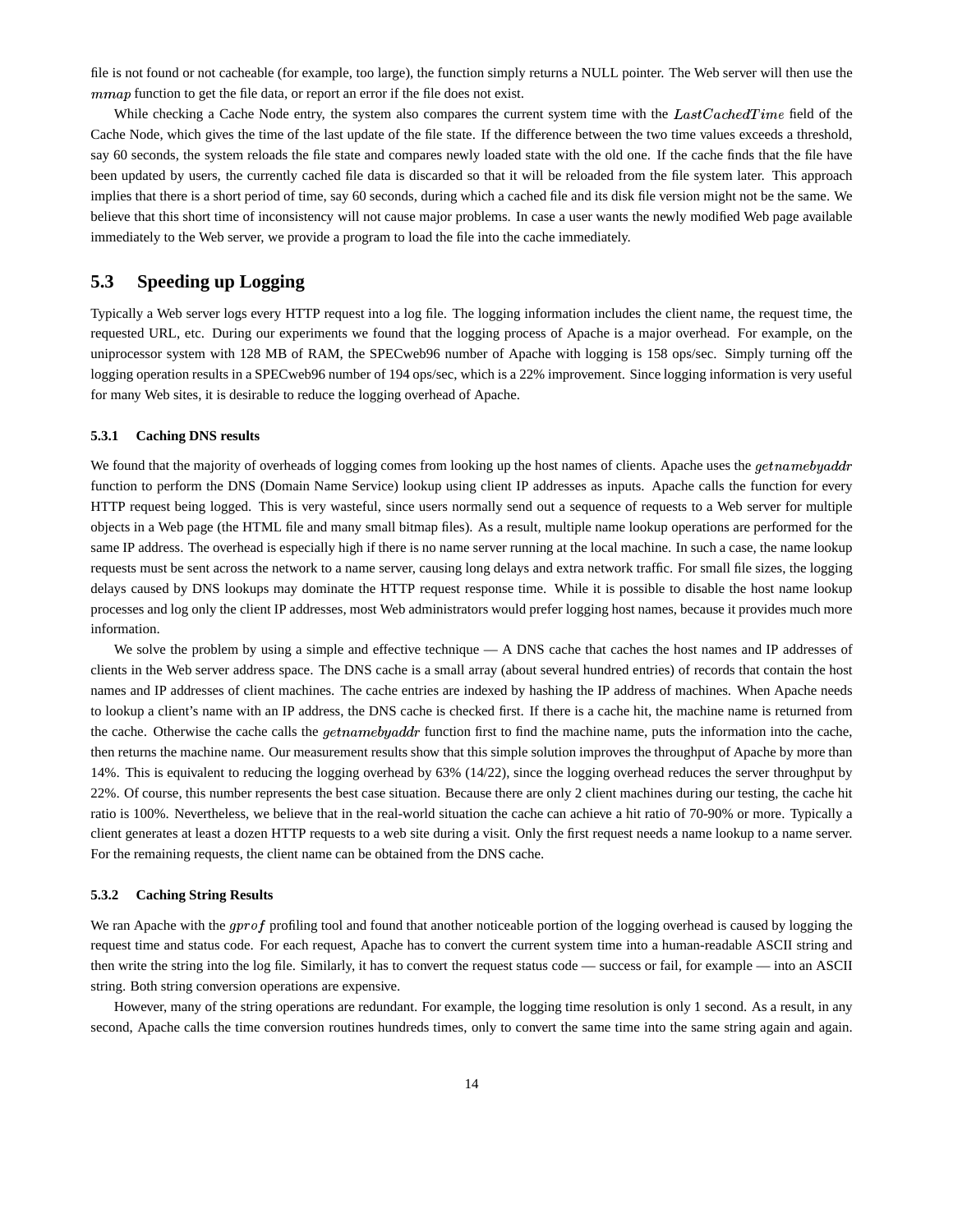Similarly, the majority (80-90%) of status codes during a normal operation period should be "successful" [16]. It is wasteful to convert the same "successful" status code into the same string over and over again.

The overhead can be significantly reduced by caching the last string conversion result. For example, we let the time-conversion routine store the resulting string in a static array. When Apache calls the conversion routine again, the routine returns the result in the static array if the current time argument is the same as the last call, thus avoiding many redundant string operations. Similar optimizations can be applied to the status code conversion and several other places in the Apache code. This requires changing only several lines of code. The result is a 20% of reduction on the logging overhead, or a throughput improvement of about 4 percent.

#### **5.3.3 Delayed Logging**

The DNS cache and the string result caches eliminate about 83% of the logging overhead. The rest 17% of performance loss is mainly caused by other user code dealing with logging, and by the *writes* system call that writes the log entry into the log file for each request. Initially we believed that the *write* system call is the cause of the slowdown, so we designed and implemented a mechanism called delayed *logging*, trying to eliminate the overhead caused by writes. We keep a large log buffer (32 - 64 KB) in a shared memory section shared by all Apache processes. Instead of calling  $write$ , the Apache processes copy the log entries to the log buffer. The  $write$  system call is only invoked when the log buffer is full, or by a background process that flushes the log buffer to the disk file every 60 seconds.

Unfortunately, while the delayed logging approach eliminates most  $write$  system calls for logging, our testing results show that it does not result in a measurable performance increase. We believe that it is because the write system call of AIX is very efficient. Its main overhead is copying data from the user space to the file system cache. The actual write to the disk occurs later when the file system cache is full or when the cache is flushed by the flush daemon. The delayed logging scheme does not reduce the overhead of data copy (it actually *increases* the numbers of data copy), thus it does not help. However, this scheme may still be useful for systems of which the  $write$  function has a large overhead in addition to data copy.

#### **5.4 Caching URI Processing Results**

We have shown that Apache spends about 20-23% of its CPU time on user code. Using the  $gprof$  tool, we found that about 60% of the user time are for processing URIs (Uniform Resource Indicators, the parts of URLs after the colon), e.g., parsing, directory checking, security checking, translating the URI to a file name, etc. The URI parsing overhead becomes a major performance bottleneck after the file system overhead is eliminated by the user-level file cache.

The problem here is very similar to the one faced by physically addressed CPU caches. A physical CPU cache can eliminate the overhead of transferring data between the main memory and the CPU on cache hits. However, the CPU needs to translate virtual addresses to physical addresses before accessing the cache. The address translation process is potentially very expensive, involving accessing page tables in the RAM for each memory access. Almost all modern CPUs use TLBs (Translation Look-aside Buffers) that significantly reduce the address translation overhead. A TLB caches the translated physical addresses to speed up address translation. We adopted the idea of TLB into the Web server design. The URI parsing process resembles the process of translating a virtual address (a URI) to a physical address (a file name). This similarity leads us to the design and implementation of a URI cache that greatly speeds up the URI processing of Apache. When Apache finishes parsing and checking a URI and obtains a file name corresponding to the URI, the URI/file-name pair is put into the cache. Later when a client send the same URI to the server, the server can obtain the file name corresponding to the request directly from the cache and send the data out, without going through the time-consuming parsing and checking process again. Note that because Apache supports the concept of "Virtual host" <sup>3</sup>, the same URI may result in different file names. Consequently, each virtual host has its own URI cache. Similarly, different URIs may correspond to the same file, although it is easy to handle this situation.

This scheme is especially helpful for dynamically generated Web pages such as directory lists, because it is expensive to generate such pages. Because dynamic pages do not have corresponding physical files, the program assigns a unique "pseudo-file-name" to each page and stores the resulting page data with the pseudo-file-name in the file cache. The URI/pseudo-file-name pair is also cached in the URI cache to speed up accesses.

Another possible solution is to use the idea of virtual address caches. For example, the file cache can be indexed by URIs (the virtual addresses) instead of by file names (the physical addresses). When a client requests a URI, the file cache is searched using the URI

<sup>&</sup>lt;sup>3</sup> "Virtual hosts" refers to the ability of a single Web server acting as multiple "virtual" Web servers, each of them has its own name and IP address.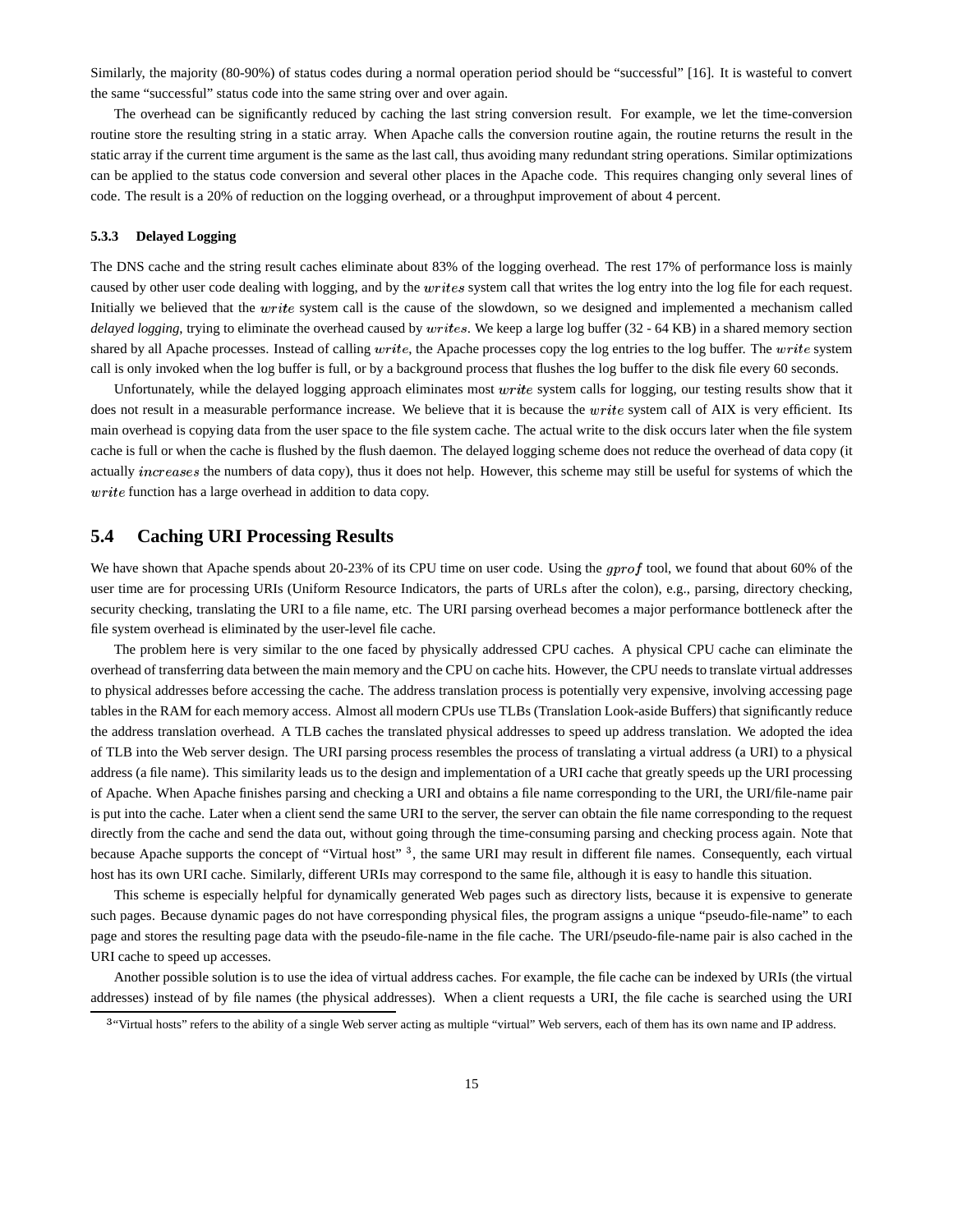as the index, and the file content is returned on a cache hit. This solution is faster than the decoupled URI-Cache/File-Cache solution presented above. However, after some experiments we rejected this idea. The reason is that this scheme faces the same problems of  $synonyms (aliases)$  and  $homonyms$  of virtual caches [28]. Synonyms occur when several URIs correspond to the same file name. A virtual cache will cache the same file multiple times for each URI, wasting memory space and may cause a consistency problem if the Web server supports the HTTP "PUT" (modification) operation. Homonyms occur when a URI corresponds to several different file names, such as in the case of multiple virtual hosts. Solving the problems of synonyms and homonyms requires relatively complex software, therefore we implemented the simpler and more flexible decoupled approach.

Apache supports "Content Negotiation". For the same URI, Apache may return different documents, say a French version or an English version, upon the request of clients. Currently we have not found an efficient way to handle content negotiations in the URI cache. Therefore, we do not cache the URI/file-name pair if it is a result of a content negotiation. This will not cause a major performance problem, since not many documents nowadays use content negotiations.



### **6 Results of the Enhancement Techniques**

Figure 12: SPECweb96 Results of the Enhanced Apache

Figure 12 compares the performance of Apache with various performance-enhancement techniques we proposed and implemented. The bar on the far left is the performance of the original Apache. We can see that the DNS cache improves the server throughput by more than 14%. Caching the string conversion brings in another 4% performance increase. We then use the  $mmap$  function to speed up both small files and large files accesses. This results in a 9% throughput increase. However  $mmap$  does not eliminate other file system calls such as open and close, therefore the server still spends a lot of time on file system operations. Next we add the cache of the file states, which eliminates all stat calls and results in a 3% improvement. We then add the user-level file cache for small files, and use  $mmap$  only to speed up accesses for uncached large files. The user-level file cache removes almost all file system calls, improving the performance by about 11%. Finally, we implement the URI cache and obtain another 10% speed up. Together, the 6 techniques we proposed and implemented boost the performance of Apache by more than 61%, as shown by the right most bar in Figure 12.

To explore the potentials of further improvements, we traced the Apache server incorporating all the above techniques, and obtained the processing time distribution information shown in Figure 13. As expected, the file system operations are almost completely eliminated, indicating that our caching schemes worked very well. Because of the reduction of the kernel time, the proportion of the overhead caused by the Apache user code increases even though our URI cache reduces the user code overhead significantly. In fact, the Apache user code now takes 31% of the total CPU time, which is the major bottleneck. Using the *gprof* program, we found that a large portion of the user time is spent on computing the HTTP response header information, such as the file modification time, file length, etc. We are currently trying to pre-compute the HTTP head information and store the information in the file cache when a file is loaded (or reloaded) into the file cache. This should eliminate most overhead caused by computing the HTTP response header. In [29] Kaashoek et al. also suggested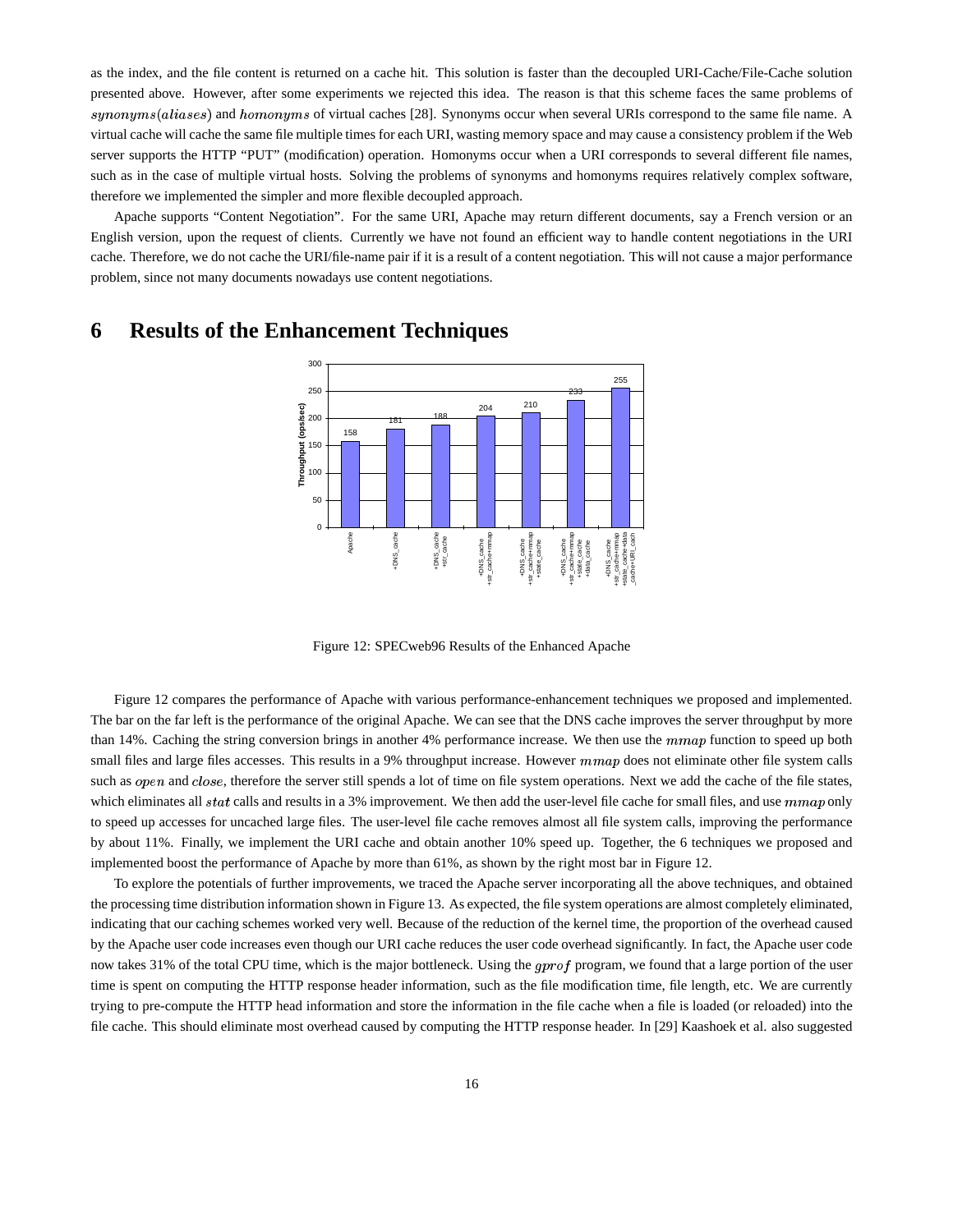to pre-compute the HTTP header information and store it in a file. Our scheme does not have to store the headers in files. Rather, it takes the advantage of our user level cache and automatically calculates the header information when a file is loaded into the cache.



Figure 13: Detailed CPU Time Breakdown for Enhanced Apache

While it is possible to further optimize the user code of Apache, Figures 13 shows that two activities, namely the Ethernet I/O interrupts and the write system calls, also greatly limit the server performance. Although it is difficult to reduce the interrupt overhead, it is possible to greatly reduce the overhead of write system calls for the following reasons. The overhead of a write is mainly caused by data copying. Even with  $mmap$  and our user-level file cache, the write system call still has to copy data to the kernel  $MBUF$ , either from the kernel file cache in the case of using  $mmap$ , or from the user file cache. The data copying causes significant overhead, especially in the cases of multiprocessor systems because of the cache-coherence protocols. Moreover, the copying process flushes the CPU data cache, increasing the cache miss ratios.

We believe that future operating systems should provide support for directly sending data in the kernel buffer to the network without copying. For example, the OS can provide a system service called "read file into mbuf", which reads the file data from the disk and caches them in the kernel in an  $MBUF$  chain. Later an application can issue a "send file in mbuf" system call, which passes the  $MBUF$  chain directly to the TCP/IP stack, without the need of data copying. This will greatly improve the performance of Web servers as well as other network applications such as file servers. It is also possible to unify the above two calls into a single "send file" system call, which ships the specified file from the disk (if the file is not cached) to the network directly  $4$ . This technique is especially important for large files, because Figures 9 and 10 show that a Web server spends most of its time on the write system call for large file sizes. We expect that the technique will at least double or even triple the server performance for large files which are becoming more and more important because of the increasing use of audio and video files on the Web pages. It will also significantly reduce the server overhead for small files.

## **7 Related Work**

McGraph [30] measured the throughputs and response times of several Web servers on 4 different hardware platforms. He found that delivering large files is dominated by the network transfer time, regardless of the server software or platforms.

Almeida et al. [27] and Yates et al. [31] have recently presented an interesting study on measuring the behavior of the Apache Web server on a PC running Linux [27]. Using the Webmonitor that they developed and the kernel profiling facility in Linux, they have measured and analyzed the server performance on top of Linux. Our research differs from theirs in the following important aspects. First, the AIX tracing facility and the UTLD program provide us with much more detailed system activity statistics than Linux can. Second,

<sup>&</sup>lt;sup>4</sup>Microsoft already has such an API called  $TransmitFile$  in the Windows NT system.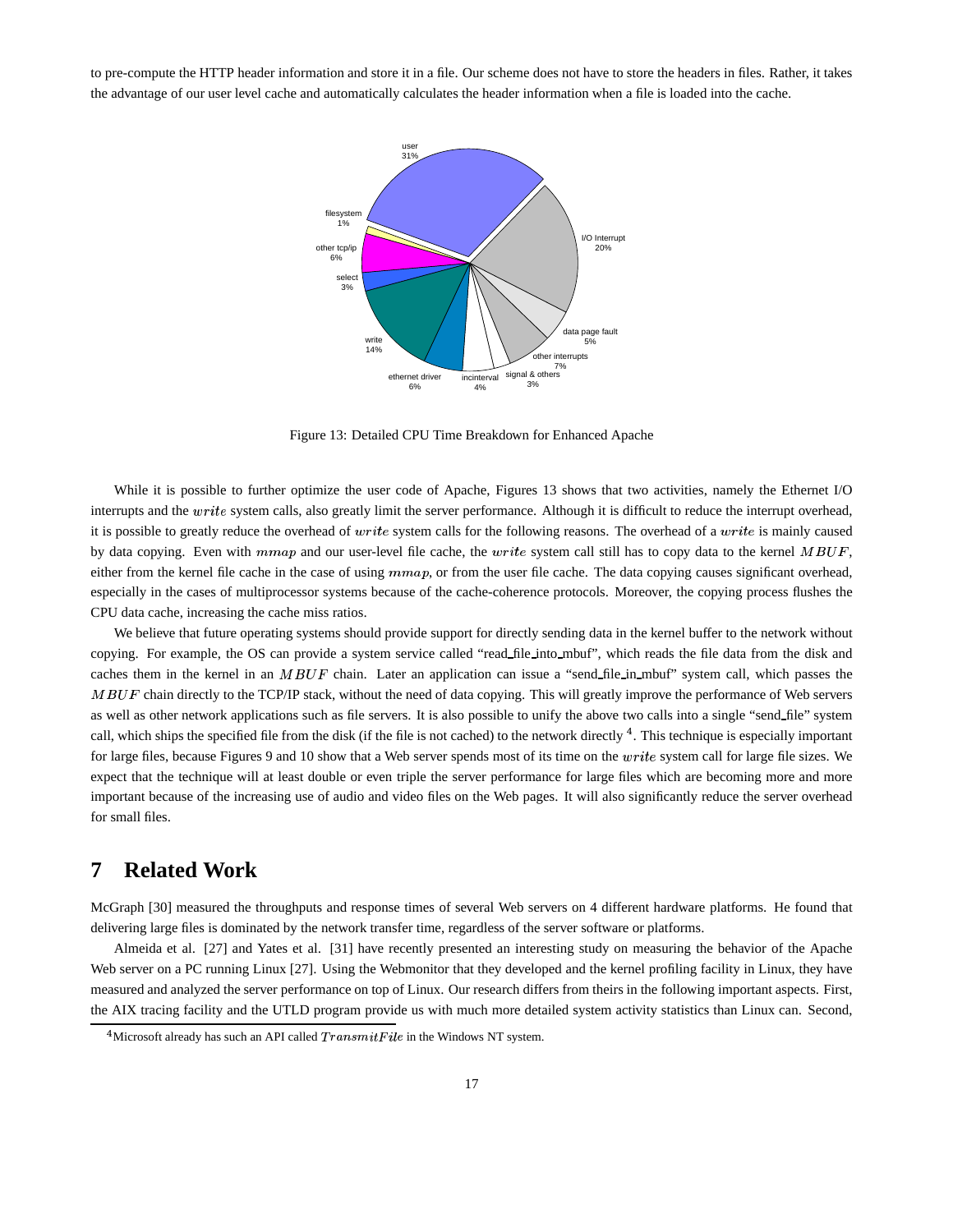Almeida and Yates et al. used a low-end platform, which is a 75 MHz Pentium PC with 16 MB RAM. We study the Web server behavior on a range of hardware systems, such as a fast 200 MHz PowerPC uniprocessor system with 128 MB of RAM, and a very powerful 4-Way SMP system with 2 GB of RAM. As indicated previously, different memory sizes present quite different performance behaviors of the Apache server. Third, they used a 10 Mbps Ethernet as the connection between the clients and the server. Our studies, as well as the SPECweb96 documents, indicated that the 10 Mbps Ethernet is saturated by a few clients, leaving the CPU idle most of time and causing notable measurement errors. Fourth, instead of only using WebStone, we also use SPECweb96, which is a standardized benchmark and generates more realistic workload. Finally, we have also proposed and implemented several performance enhancement techniques that improve the performance of Apache significantly.

In [13] Markatos proposed caching Web documents inside the address space of Web servers, which is similar to our user-level caching approach. He referred to this idea as "Main Memory Web Caching". He used server traces from several Web sites to conduct trace-driven simulations. He showed that even a small amount of main memory (512 Kbytes) can hold more than 60% of the documents requested. We independently proposed the similar idea of caching file data and actually implemented the cache for the Apache Web server. We also use the  $mmap$  function to speed up accesses to large files. Moreover, in addition to the file content, we cache file states also, since our profiling data show that Apache frequently inquires the states of files. Our measurements under the SPECweb96 workload demonstrated that our cache design and implementation is successful. Finally, we use the OS virtual memory system to implement the cache LRU algorithm. This approach greatly simplifies our design and interacts well with other parts of the system.

Several new Web servers, such as Zeus, also use the mmap function for fast file accesses. However, because of the lack of documentation, we do not know their implementation details.

In [32] Chen et al. briefly reported the memory behavior of Web servers running on three Personal Computer Operating Systems, namely the NetBSD, the Windows NT and the MS-Windows. They found that all three systems suffer from very high cache penalties and suggested that Web servers could benefit from optimizations to avoid cache latency.

The DNS caching technique has been used in almost all network name servers to speed up name lookups. It is also suggested by Arlitt and Williamson in [16]. We found that it is particular helpful to cache DNS results in the Web server address space because of the temporal locality of the Web requests. The scheme is effective and simple to implement.

The idea of directly transferring data between the disk system and the network system has been proposed before in the Scout OS [33], in the Container Shipping system [34], in the IO-Lite system [35] and in the MIT Server OSs [29]. Our profiling results strongly support applying the idea to Web servers, because Web servers spend most of their CPU time on copying data.

### **8 Conclusions**

In this paper, we present measurement results and performance analyses of the behavior of the Apache Web server on a uniprocessor system and a 4-CPU SMP system running the IBM AIX operating system. Using the built-in tracing facility and a trace-analysis tool, we obtained detailed information on OS kernel events and overall system activities while running Apache driven by the SPECweb96 and the WebStone benchmarks. We found that, on average, Apache spends about 20-25% of the total CPU time on user code, 35-50% on kernel system calls and 25-40% on interrupt handling. For systems with small RAM sizes, the Web server performance is limited by the disk bandwidth. For systems with reasonably large RAM sizes, the TCP/IP stack and the network interrupt handler are the major performance bottlenecks. We also believe that using a thread-based Web server architecture instead of a process-based approach may not always improve the server performance noticeably. We notice that Apache shows similar behavior on both the uniprocessor and the SMP systems.

After quantitatively identifying the performance bottlenecks, we proposed 8 techniques to improve the performance of Apache, which are summarized in Table 5. We have implemented all but the last one techniques listed in the table. Our experimental results show that these techniques, except "delayed logging", are quite effective. Together they improve the throughput of Apache by 61%. These techniques are general purpose and can be applied to other Web servers as well. Finally, our results suggest that operating system support for directly sending data from the file system cache to the TCP/IP network (the last technique listed in Table 5) can further improve the Web server performance.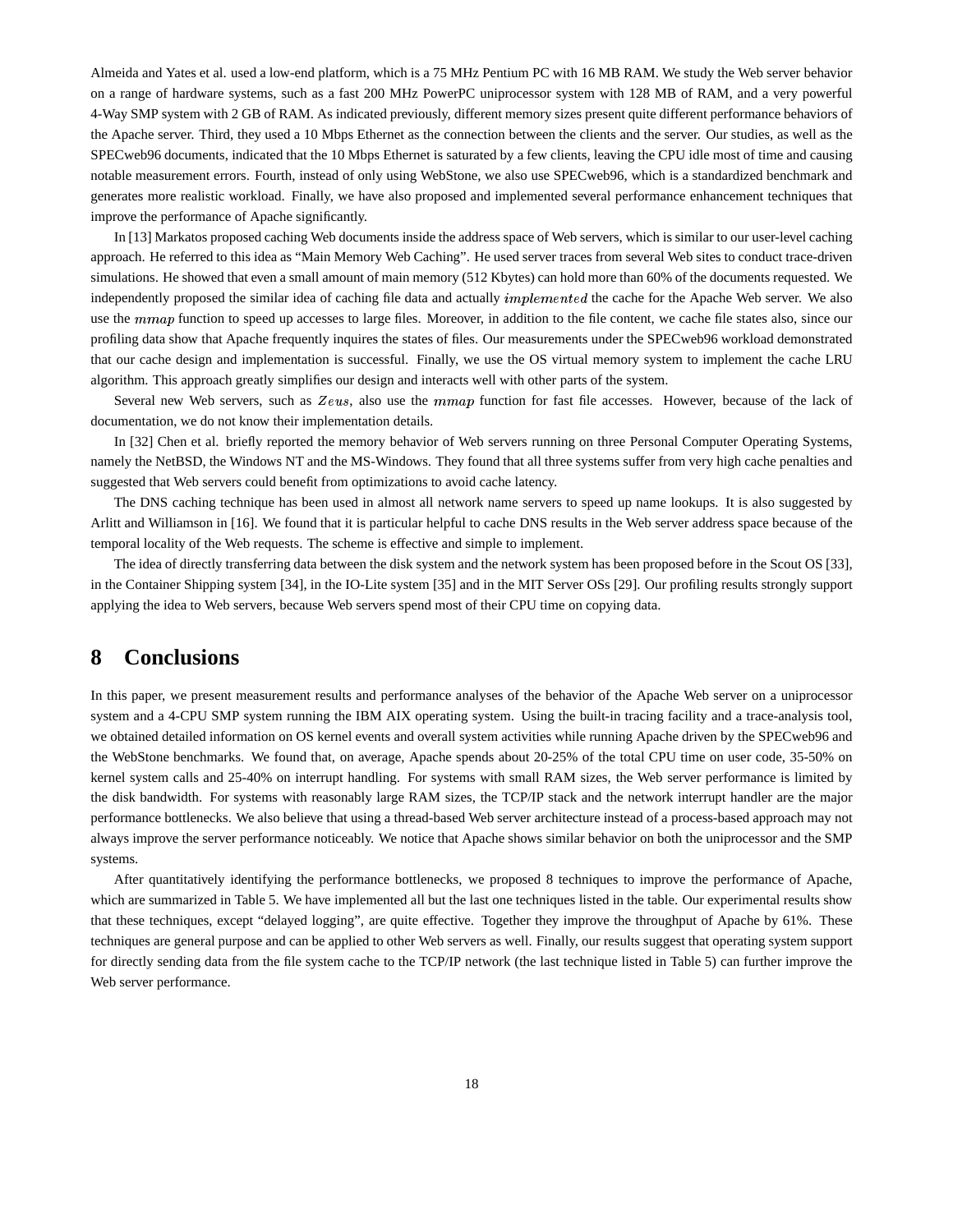| No | Technique                   | Implement.                  | Effect- |
|----|-----------------------------|-----------------------------|---------|
|    |                             | Complexity                  | iveness |
|    | <i>Mmapping</i> large files |                             | 2       |
| 2  | Caching small files         | $\mathcal{D}_{\mathcal{L}}$ | 3       |
| 3  | Caching file states         |                             |         |
| 4  | Caching DNS                 |                             |         |
| 5  | Caching string results      |                             |         |
| 6  | Delayed logging             |                             |         |
| 7  | Caching URI process results | 2                           |         |
| 8  | Unifying FS/Network caches  | 3                           |         |

Table 5: Web Server Enhancement Techniques. *For complexity, 0 means trivial and 3 means challenging. For effectiveness, 0 means almost useless, while 3 means very effective.*

#### **Acknowledgments**

Erich Nahum at IBM Watson read an early draft of this paper and gave many constructive comments and suggestionsthat greatly improved this paper. We benefited from discussions with Rich Neves at IBM Watson and Pedro Trancoso at University of Illinois. Bulent Abali at Watson helped us on setting up the test network.

## **References**

- [1] Y. Hu, A. Nanda, and Q. Yang, "Measurement, analysis and performance improvement of the Apache Web server," in *Proceedings of the 18th IEEE International Performance, Computing and Communications Conference*, (Phoenix/Scoottsdale, Arizona), pp. 261– 267, Feb. 1999.
- [2] T. Robinson, E. Merenda, and S. Curtis, "IBM RS/6000 Web server sizing guide." http://www.rs6000.ibm.com/resource/technology/sizing.html, Apr. 1996.
- [3] E. D. Katz, M. Butler, and R. McGrath, "A scalable web server: The NCSA prototype," in *WWW'94 Conference Proceedings*, 1994.
- [4] A. Bestavros, R. L. Carter, M. E. Crovella, C. R. Cunha, A. Heddaya, and S. A. Mirdad, "Application-level document caching in the internet," in *Proceedings of the Second Intl. Workshop on Services in Distributed and Networked Environments (SDNE'95)*, 1995.
- [5] A. Luotonen and K. Altis, "World-Wide Web proxies," in *WWW'94 Conference Proceedings*, 1994.
- [6] M. Abrams, C. R. Standridge, G. Abdulla, S. Williams, and E. A. Fox, "Caching proxies: Limitations and potentials," in *Proceedings of the Fourth International Conference on the WWW*, (Boston, MA), Dec. 1995.
- [7] C. Maltzahn, K. J. Richardson, and D. Grunwald, "Performance issues of enterprise level web proxies," in *Proceedings of the 1997 SIGMETRICS Conference on Measurement and Modeling of Computer Systems*, June 1997.
- [8] P. Cao and S. Irani, "Cost-aware WWW proxy caching algorithms," in *USENIX Symposium on Internet Technologies and Systems (USITS)*, Dec. 1997.
- [9] J. Gwertzman and M. Seltzer, "The case for geographical pushcaching," in *Proceedings of the 1995 Workshop on Hot Operating Systems*, 1995.
- [10] S. Glassman, "A caching relay for the World Wide Web," in *WWW'94 Conference Proceedings*, 1994.
- [11] A. Chankhunthod, P. B. Danzig, C. Neerdaels, M. F. Schwartz, and K. J. Worrell, "A hierarchical internet object cache," in *Proceedings of the 1996 USENIX Technical Conference*, (San Diego, CA), Jan. 1996.
- [12] A. Cockcroft, "Watching your Web server." http://www.sun.com/sunworldonline/swol-03-1996/swol-03-perf.html, Mar. 1996.